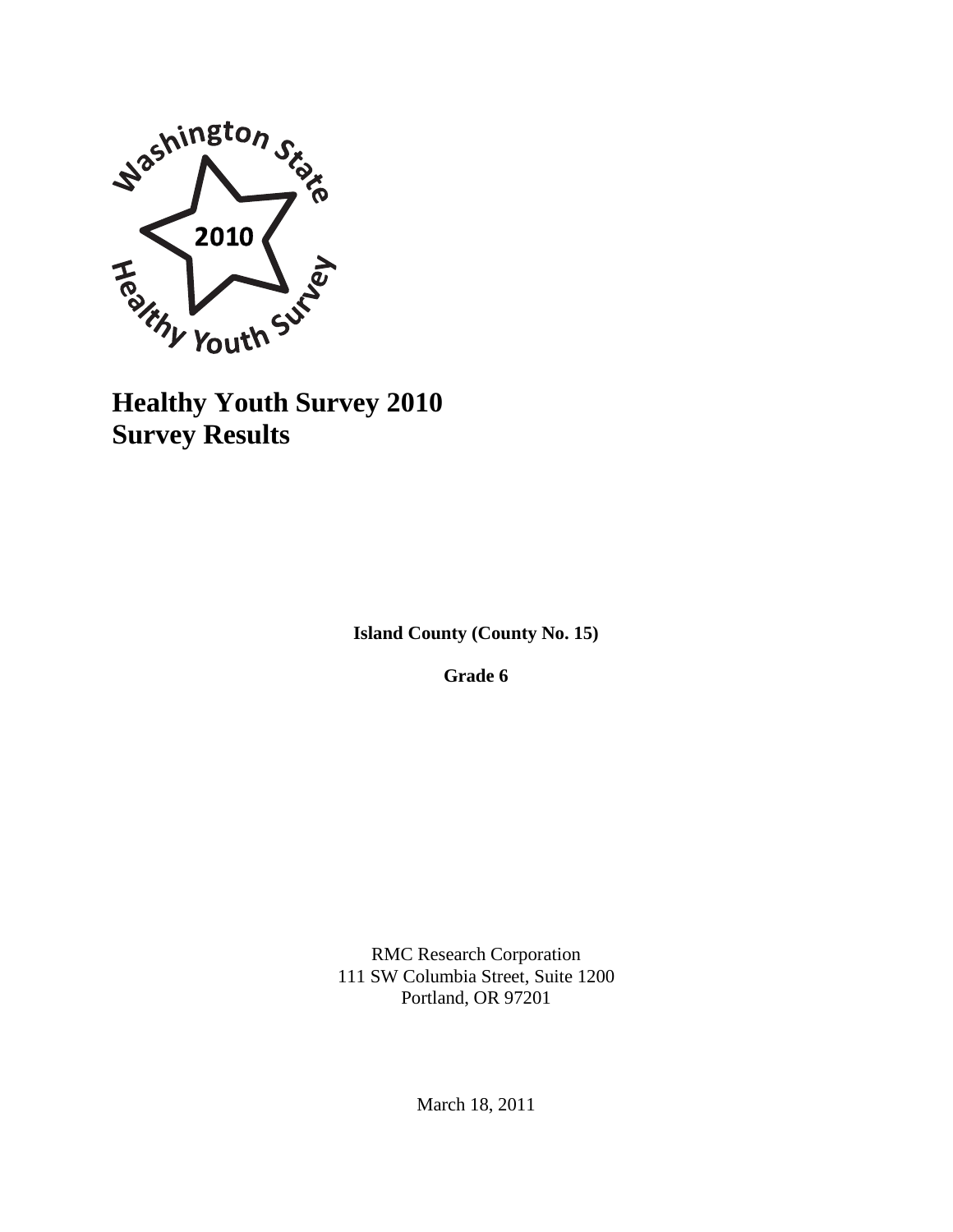# **Contents**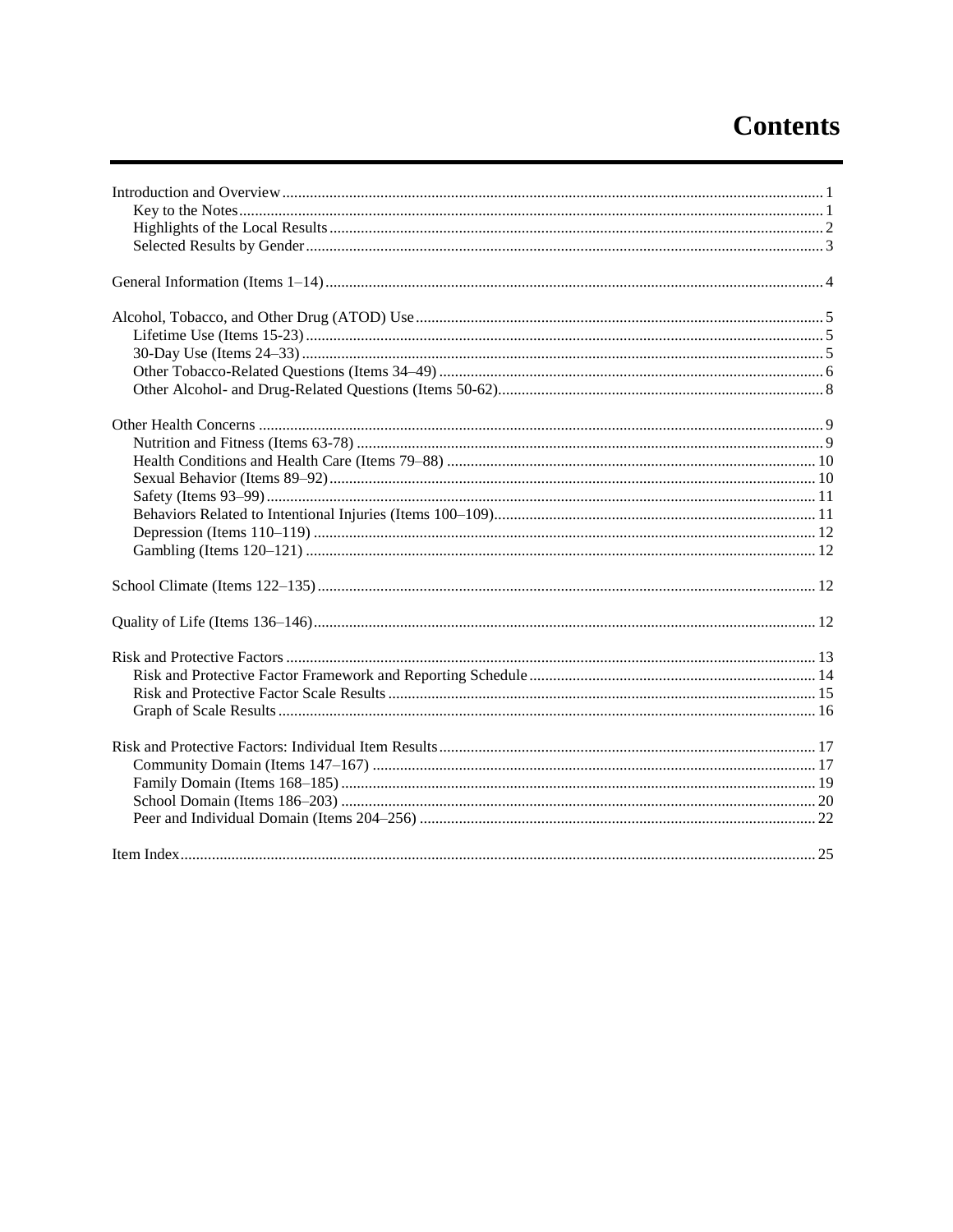# **Healthy Youth Survey 2010 Survey Results**

*Island County (County No. 15), Grade 6*

| <b>Number of students surveyed:</b>    | 527 |
|----------------------------------------|-----|
| <b>Number of valid responses:</b>      | 515 |
| <b>Estimate of enrolled students:*</b> | 657 |
| Survey participation rate:**           | 78% |

### *Introduction and Overview*

The impact of adolescent health risk behaviors remains a primary concern of citizens throughout the country. Many health problems experienced by adolescents are caused by a very few preventable behaviors. Patterns of alcohol, tobacco, and other drug (ATOD) use and related risk behaviors are often formed during adolescence. These patterns play an important role in health throughout adulthood.

This report presents results from the fall 2010 Healthy Youth Survey in Washington State. This survey was sponsored by the Department of Health (DOH), Office of Superintendent of Public Instruction, the Department of Social and Health Services, the Department of Commerce, the Family Policy Council, and the Liquor Control Board in cooperation with schools throughout the state of Washington.

For each item, local results appear in the first two columns and statewide results appear in the second two columns. The number of valid responses ("*n*") appears in parentheses for each item. Survey items covering the same topics are grouped together (the item numbering is specific to this report and does not necessarily reflect the item order on the actual survey). The bulleted points and graphs included at the beginning of this report highlight selected findings. Additional information may be found in the *Interpretive Guide* posted to the Healthy Youth Survey web site (http://www.hys.wa.gov/).

Survey participation rates can be found on the Healthy Youth Survey web site. The following guidance from DOH may be used when reviewing your results. However, if a particular group(s) of students did not complete the survey and therefore did not contribute to your results, there may be limitations to your results even if you have a high participation rate (i.e., if differences exist between students who *did* and who *did not* complete the survey). There may be value in discussing the potential limitations when using the results in this report.

- 70% or greater participation–Results are probably representative of students in this grade.
- 40–69% participation–Results may be representative of students in this grade.
- Less than 40% participation–Results are likely not representative of students in this grade but do reflect students who completed the survey.

### **Key to the Notes**

The survey was administered in 4 versions: Forms A and B (or alternate Form NS, identical to Form B but without the sexual behavior questions) were administered to students in Grades 8, 10, and 12. Forms A and B (or NS) contained a core set of common items (see "List of Core Items" on the last page of this report) and additional items unique to each form. Form C was administered to students in Grade 6. This form consisted primarily of items drawn from Forms A and B but also included some unique items. Several items on each form were optional at the discretion of the school; schools that did not administer the optional items tore off the last page of the survey booklet. The following notes are used throughout this report to document the differences between the items on different versions and indicate the optional items:

- $A =$  wording on Form A
- $B =$  wording on Form B (and NS)
- $C =$  wording on Form  $C$
- $\dagger$  = optional item

\* Estimate of enrolled students based on figures from the 2008–2009 school year, provided by OSPI (or later if school not in 2008 enrollment file).

\*\* Participation rate = valid responses  $\div$  enrolled students (may be  $>100\%$  if enrollment greater in 2010 than 2008).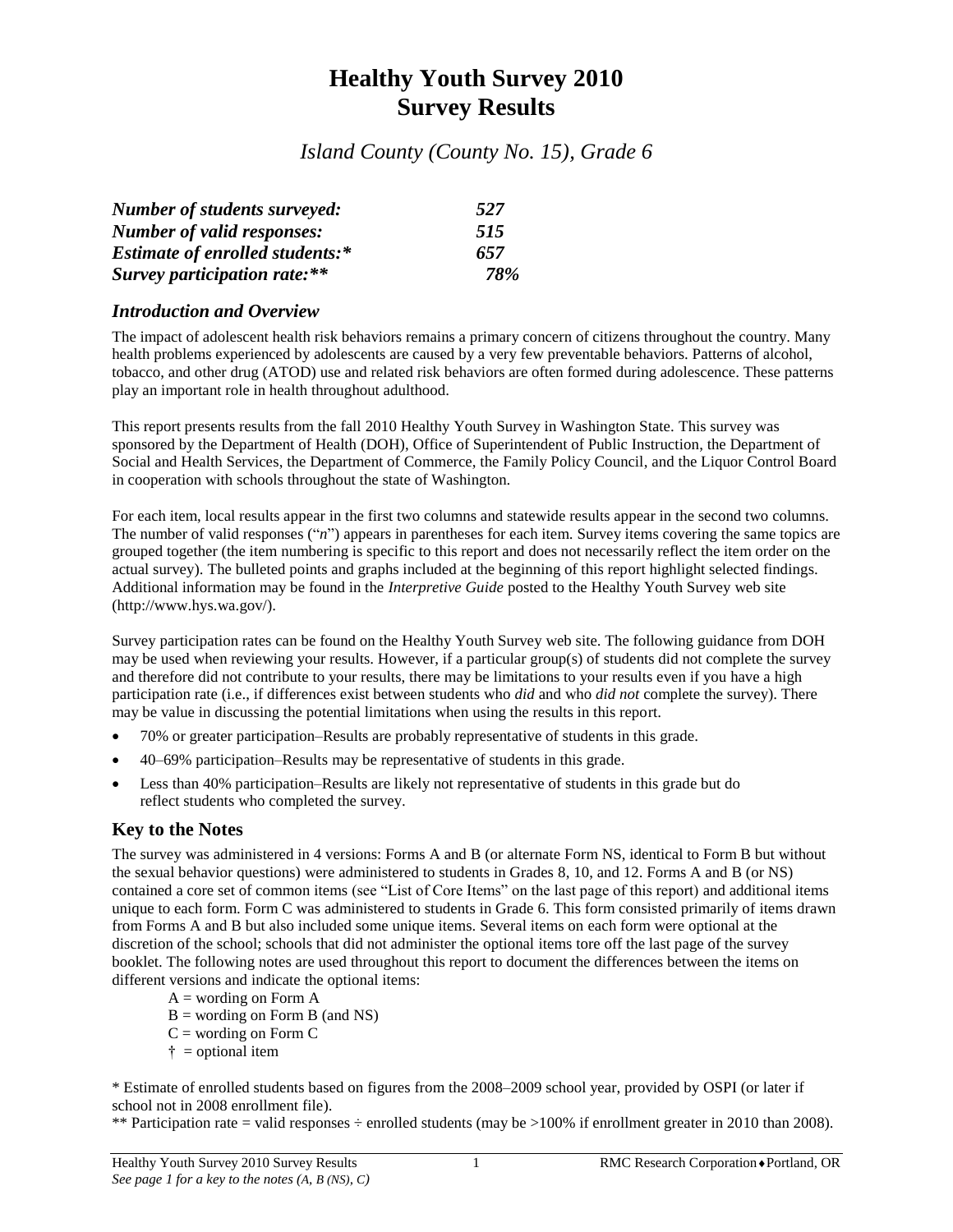### **Highlights of the Local Results**

Your students and students statewide reported the following behaviors and attitudes:

|                |                                                                                | Your students |               | Statewide |               |
|----------------|--------------------------------------------------------------------------------|---------------|---------------|-----------|---------------|
| $\blacksquare$ | Smoking cigarettes in the past 30 days (see item 24).                          | 1.8%          | $(\pm 1.2\%)$ | 1.7%      | $(\pm 0.4\%)$ |
| ٠              | Drinking alcohol in the past 30 days (see item 28).                            | 2.2           | $(\pm 1.3)$   | 3.8       | $(\pm 0.5)$   |
| ٠              | Using marijuana or hashish in the past 30 days (see item 29).                  | 0.8           | $(\pm 0.8)$   | 1.6       | $(\pm 0.4)$   |
| $\blacksquare$ | Drinking five or more drinks in a row in the past 2 weeks (see<br>Item $55$ ). | 2.3           | $(\pm 1.3)$   | 3.7       | $(\pm 0.6)$   |
| $\blacksquare$ | Carrying a weapon at school in the past 30 days (see<br>item $101$ ).          | 2.3           | $(\pm 1.3)$   | 2.9       | $(\pm 0.4)$   |
| ٠              | Being bullied in the past 30 days (see item 122).                              | 29.3          | $(\pm 4.1)$   | 30.4      | $(\pm 1.4)$   |
| ٠              | Enjoyed being in school over the past year (see item 191).                     | 55.8          | $(\pm 4.3)$   | 57.1      | $(\pm 1.6)$   |
| ٠              | Feeling safe at school (see item 202).                                         | 86.8          | $(\pm 2.9)$   | 86.8      | $(\pm 1.1)$   |





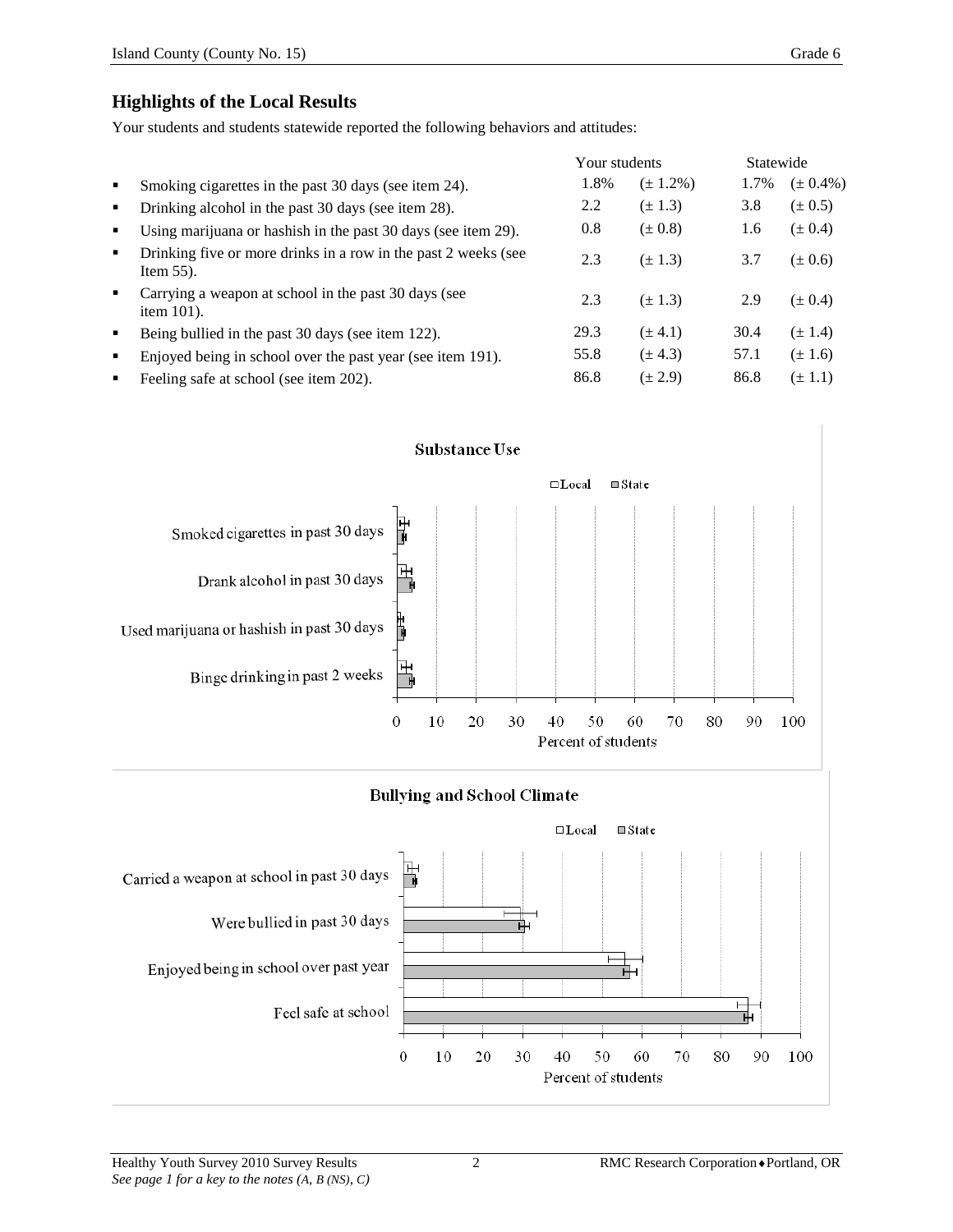Selected items are presented by gender to highlight any differences between females and males. The p-values reported after each item can be used to examine whether differences in the local data between females and males are statistically significant. A p-value of less than .05 means, for the local results, there is a significant difference between females and males (i.e., the probability that the difference occurred by chance is less than 5%). To ensure student anonymity, local results are suppressed for each item on this page if any cell (e.g., females who reported smoking) represented fewer than 10 students.

During the past 30 days, on how many days did you smoke cigarettes? (See item 24.)

During the past 30 days, on how many days did you drink a glass, can or bottle of alcohol (beer, wine, wine coolers, hard liquor)? (See item 28.)

Think back over the last 2 weeks. How many times have you had five or more drinks in a row? (A drink is a glass of wine, a bottle of beer, a shot glass of liquor, or a mixed drink.) (See item 55.)

During the past l2 months, did you ever feel so sad or hopeless almost every day for two weeks or more in a row that you stopped doing some usual activities? (See item 110.) [Only on the secondary version of the survey.]

In the last 30 days, how often have you been bullied? (See item 122.)

> I have not been bullied Once or more

I feel safe at my school. (See item 202.)

| the past 30 days, on how many days did you smoke | Local      | State      |                                              |       |
|--------------------------------------------------|------------|------------|----------------------------------------------|-------|
| tes? (See item 24.)                              | $(n = * )$ |            | $(n=11,129)$                                 |       |
|                                                  | Female     | Male       | Female                                       | Male  |
| None                                             | $* * 00$   | $* * 00$   | 98.6%                                        | 97.9% |
| 1 or more                                        | $* *$      | $\ast\ast$ | 14                                           | 2.1   |
|                                                  |            |            | <i>Note.</i> $p = *$ from a chi-square test. |       |

| bottle of alcohol (beer, wine, wine coolers, hard liquor)? | Local      |          | State          |       |  |
|------------------------------------------------------------|------------|----------|----------------|-------|--|
| em 28.)                                                    | $(n = * )$ |          | $(n = 11.072)$ |       |  |
|                                                            | Female     | Male     | Female         | Male  |  |
| None                                                       | $* * 96$   | $* * 00$ | 97.0%          | 95.5% |  |
| 1 or more                                                  | * *        | $* *$    | 3.0            | 4.5   |  |

*Note.*  $p = *$  from a chi-square test.

| more drinks in a row? (A drink is a glass of wine, a bottle of | Local        |               | State                                        |       |  |
|----------------------------------------------------------------|--------------|---------------|----------------------------------------------|-------|--|
| shot glass of liquor, or a mixed drink.) (See item 55.)        | $(n = * )$   |               | $(n = 10,854)$                               |       |  |
|                                                                | Female       | Male          | Female                                       | Male  |  |
| None                                                           | $* * 9'_{0}$ | $* * 96$      | 97.3%                                        | 95.4% |  |
| Once or more                                                   | $* *$        | $\ast$ $\ast$ | 2.8                                          | 4.6   |  |
|                                                                |              |               | <i>Note.</i> $p = *$ from a chi-square test. |       |  |

| Local                                           |       | State          |       |  |  |
|-------------------------------------------------|-------|----------------|-------|--|--|
| $(n = 484)$                                     |       | $(n = 10,826)$ |       |  |  |
| Female                                          | Male  | Female         | Male  |  |  |
| 69.9%                                           | 71.5% | 69.9%          | 69.3% |  |  |
| 30.1                                            | 28.5  | 30.1           | 30.7  |  |  |
| <i>Note.</i> $p = .697$ from a chi-square test. |       |                |       |  |  |

| afe at my school. (See item 202.) | Local<br>$(n = 507)$ |       | State<br>$(n=11,323)$                           |       |
|-----------------------------------|----------------------|-------|-------------------------------------------------|-------|
|                                   |                      |       |                                                 |       |
| No                                | 10.0%                | 16.6% | 10.5%                                           | 16.0% |
| Yes                               | 90.0                 | 83.4  | 89.5                                            | 84.0  |
|                                   |                      |       | <i>Note.</i> $p = .029$ from a chi-square test. |       |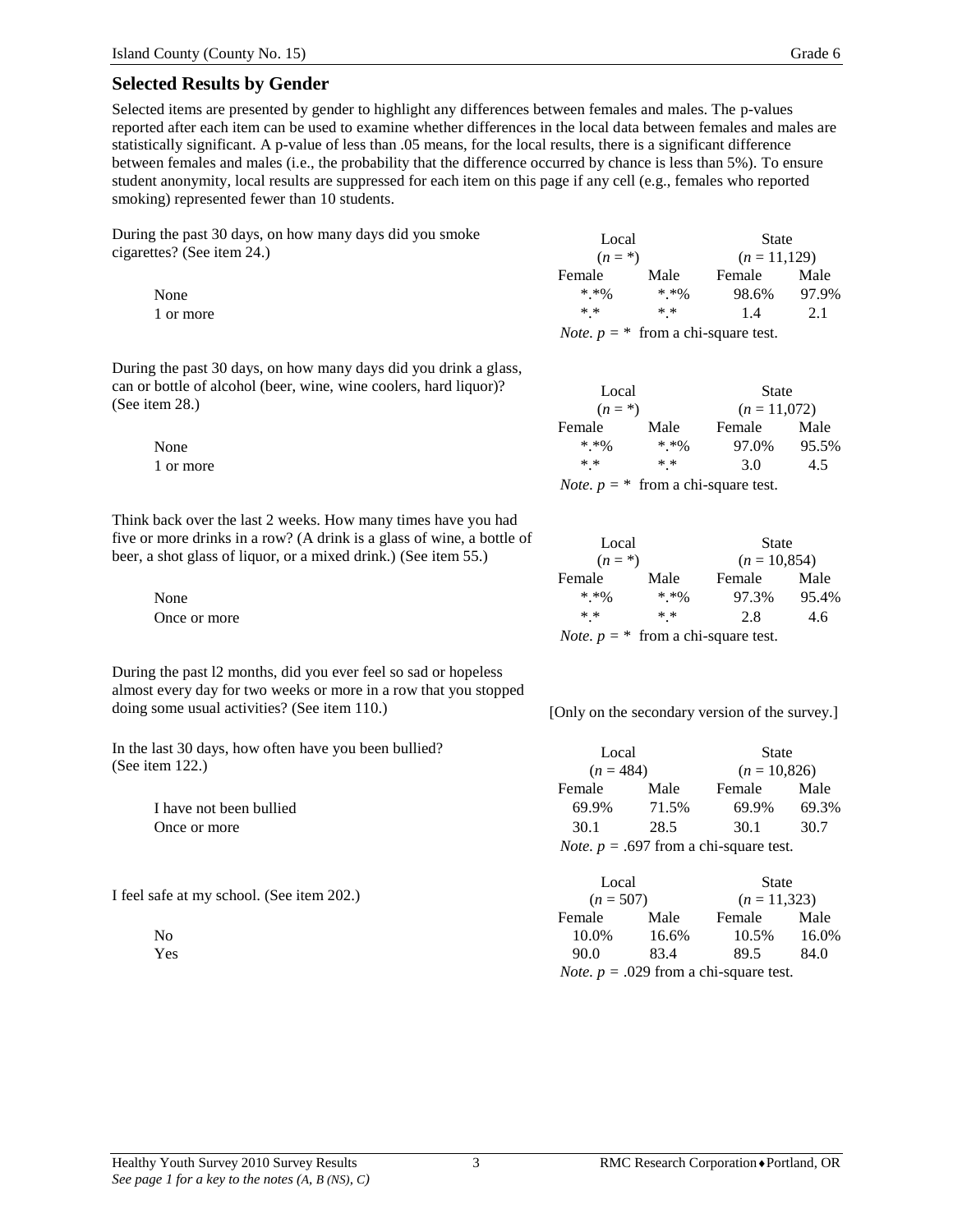# **General Information**

[Item 1 appears only on the secondary version of the survey.]

|    |                                                               | Local       |               | <b>State</b>    |                     |
|----|---------------------------------------------------------------|-------------|---------------|-----------------|---------------------|
| 2. | How old are you?                                              | $(n = 514)$ |               | $(n = 11,523)$  |                     |
|    | a. 10 or younger                                              | 1.8%        | $(\pm 1.1\%)$ | 2.1%            | $(\pm 0.3\%)$       |
|    | b.11                                                          | 74.7        | $(\pm 3.8)$   | 72.7            | $(\pm 1.4)$         |
|    | c. 12                                                         | 23.0        | $(\pm 3.6)$   | 24.3            | $(\pm 1.3)$         |
|    | d.13                                                          | 0.6         | $(\pm 0.7)$   | 0.8             | $(\pm 0.2)$         |
|    | e. 14                                                         | 0.0         | $(\pm 0.0)$   | 0.1             | $(\pm 0.1)$         |
|    | f. 15 or older                                                | 0.0         | $(\pm 0.0)$   | 0.0             | $(\pm 0.0)$         |
|    |                                                               | Local       |               | <b>State</b>    |                     |
| 3. | Are you:                                                      | $(n = 515)$ |               | $(n = 11, 512)$ |                     |
|    | a. Female                                                     | 51.5%       | $(\pm 4.3\%)$ |                 | 50.3% $(\pm 0.9\%)$ |
|    | b. Male                                                       | 48.5        | $(\pm 4.3)$   | 49.7            | $(\pm 0.9)$         |
| 4. | How do you describe yourself? (Select one or more             | Local       |               | <b>State</b>    |                     |
|    | responses.)                                                   | $(n = 483)$ |               | $(n = 11,201)$  |                     |
|    | b. Asian or Asian American                                    | 10.4%       | $(\pm 2.7\%)$ | 8.9%            | $(\pm 2.3\%)$       |
|    | a. American Indian or Alaskan Native                          | 6.8         | $(\pm 2.3)$   | 4.8             | $(\pm 0.8)$         |
|    | c. Black or African-American                                  | 3.7         | $(\pm 1.7)$   | 5.6             | $(\pm 1.5)$         |
|    | d. Hispanic or Latino/Latina                                  | 5.0         | $(\pm 1.9)$   | 14.9            | $(\pm 3.6)$         |
|    | e. Native Hawaiian or other Pacific Islander                  | 2.1         | $(\pm 1.3)$   | 1.8             | $(\pm 0.4)$         |
|    | f. White or Caucasian                                         | 37.3        | $(\pm 4.3)$   | 37.6            | $(\pm 4.4)$         |
|    | g. Other                                                      | 22.0        | $(\pm 3.7)$   | 14.5            | $(\pm 1.1)$         |
|    | More than one race/ethnicity marked                           | 12.8        | $(\pm 3.0)$   | 12.0            | $(\pm 1.1)$         |
|    | [Item 5 appears only on the secondary version of the survey.] |             |               |                 |                     |
|    |                                                               | Local       |               | <b>State</b>    |                     |

|    |                                              | Local<br>$(n=511)$ |               | State<br>$(n=11,412)$ |                        |
|----|----------------------------------------------|--------------------|---------------|-----------------------|------------------------|
| б. | What language is usually spoken in the home? |                    |               |                       |                        |
|    | a. English                                   | 94.3%              | $(\pm 2.0\%)$ |                       | $80.5\%$ $(\pm 4.1\%)$ |
|    | b. Spanish                                   | 2.9                | $(\pm 1.5)$   | 12.0                  | $(\pm 3.7)$            |
|    | c. Other                                     | 2.7                | $(+ 1.4)$     | 7.5                   | $(\pm 2.0)$            |
|    |                                              |                    |               |                       |                        |

[Items 7–13 appear only on the secondary version of the survey.]

|                                                                             |                                                 | Local          |               | <b>State</b> |                        |  |
|-----------------------------------------------------------------------------|-------------------------------------------------|----------------|---------------|--------------|------------------------|--|
| 14.                                                                         | How honest were you in filling out this survey? |                | $(n = 448)$   |              | $(n = 10,099)$         |  |
|                                                                             | a. I was very honest                            | 89.3%          | $(\pm 2.9\%)$ |              | $89.6\%$ $(\pm 1.0\%)$ |  |
| b. I was honest pretty much of the time<br>c. I was honest some of the time | 9.6                                             | $(\pm 2.7)$    | 9.0           | $(\pm 0.9)$  |                        |  |
|                                                                             |                                                 | 1.1            | $(\pm 1.0)$   | 1.5          | $(\pm 0.3)$            |  |
|                                                                             | d. I was honest once in a while                 | Surveys pulled |               |              |                        |  |
|                                                                             | Surveys pulled<br>e. I was not honest at all    |                |               |              |                        |  |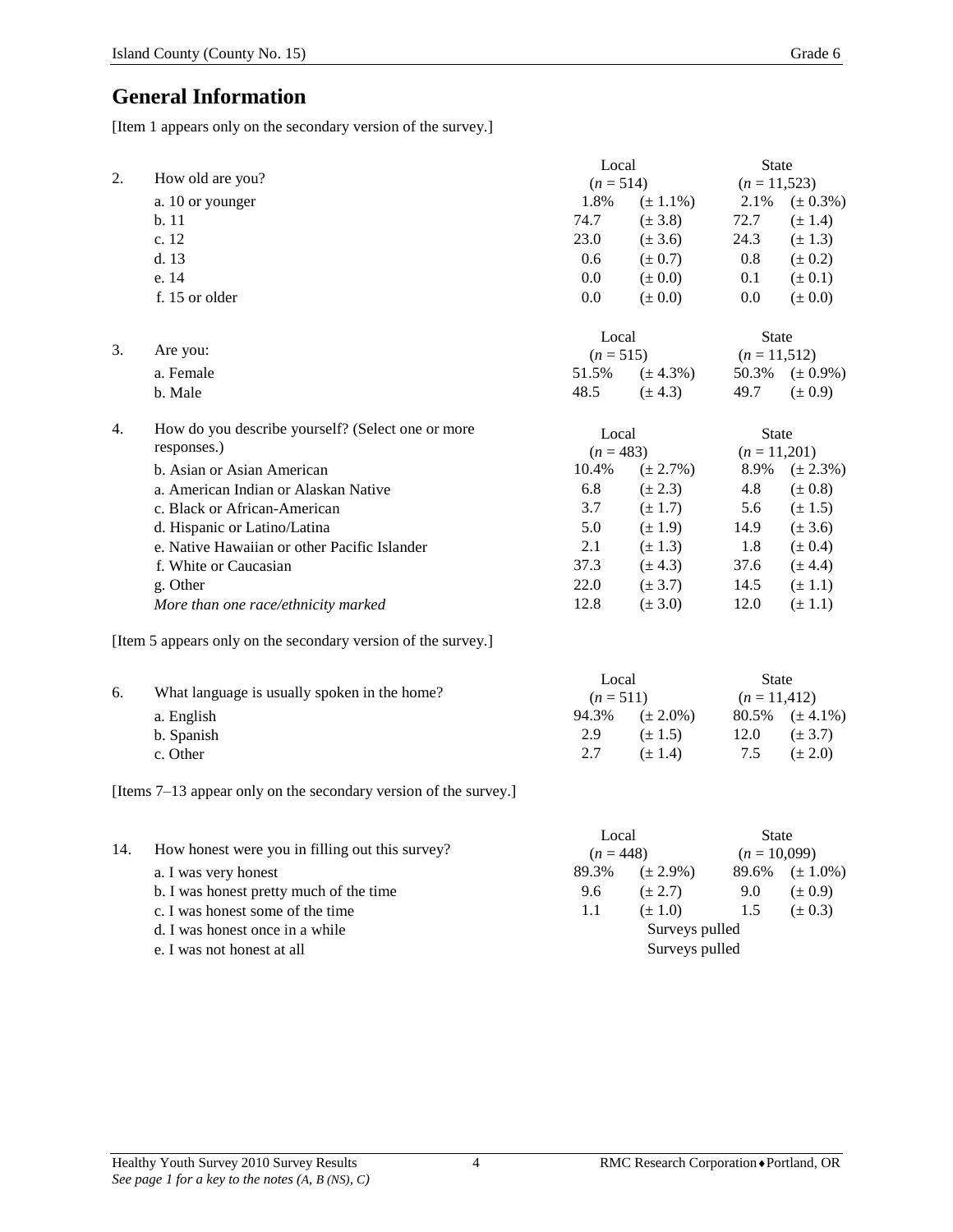# **Alcohol, Tobacco, and Other Drug Use**

Alcohol, tobacco, and other drug use has been a major concern in this country for many years. The consequences of ATOD use are well known. In the short term, ATOD use interferes with positive physical, emotional, and social development. In the long term, ATOD use is associated with delinquency and criminal activity, unintended injuries, and a variety of health complications including shorter life expectancy. The economic costs of ATOD use are enormous (in Washington State an estimated \$1.81 billion in 1990, \$2.54 billion in 1996, and \$5.21 billion in 2005). Tobacco use is the world's leading cause of preventable death, disease, and disability. This section provides information about lifetime ATOD use (which in part reflects experimental use), use in the past 30 days (i.e., current use), and other tobacco-, alcohol-, and drug-related issues.

### **Lifetime Use**

[Item 15 appears only on the secondary version of the survey.]

| 16. | Have you ever had more than a sip or two of beer, wine, or        |             |                                           |                |                        |  |
|-----|-------------------------------------------------------------------|-------------|-------------------------------------------|----------------|------------------------|--|
|     | hard liquor (for example, vodka, whiskey, or gin)?                | Local       |                                           | <b>State</b>   |                        |  |
|     | (Computed from item 211 or 212.)                                  |             | $(n = 490)$                               | $(n = 10,970)$ |                        |  |
|     | a. No                                                             |             | $73.5\%$ $(\pm 3.9\%)$                    |                | $73.7\%$ $(\pm 1.2\%)$ |  |
|     | b. Yes                                                            |             | $26.5 \t\t(\pm 3.9)$                      | 26.3           | $(\pm 1.2)$            |  |
| 17. | Have you ever smoked marijuana? (Computed from                    | Local       |                                           | <b>State</b>   |                        |  |
|     | item $208$ or $209$ .)                                            | $(n = 487)$ |                                           | $(n = 10,982)$ |                        |  |
|     | a. No                                                             |             | 98.8% $(\pm 1.0\%)$ 96.1% $(\pm 0.6\%)$   |                |                        |  |
|     | b. Yes                                                            | 1.2         | $(\pm 1.0)$                               | 3.9            | $(\pm 0.6)$            |  |
| 18. | Have you ever, even once in your lifetime, used inhalants         | Local       |                                           | <b>State</b>   |                        |  |
|     | (things you sniff to get high)?                                   |             | $(n = 489)$                               | $(n = 10.957)$ |                        |  |
|     | b. No                                                             |             | 98.0\% $(\pm 1.3\%)$ 96.5\% $(\pm 0.5\%)$ |                |                        |  |
|     | a. Yes                                                            | 2.0         | $(\pm 1.3)$                               | 3.5            | $(\pm 0.5)$            |  |
|     | [Items 19–22 appear only on the secondary version of the survey.] |             |                                           |                |                        |  |
| 23. | Have you ever, even once in your lifetime, used other illegal     | Local       |                                           | <b>State</b>   |                        |  |

| . | There you ever, even once in your meaning, about other megan | Local<br>$(n=488)$ |                        | State<br>$(n = 10.943)$ |                     |
|---|--------------------------------------------------------------|--------------------|------------------------|-------------------------|---------------------|
|   | drugs?                                                       |                    |                        |                         |                     |
|   | b. No                                                        |                    | $98.0\%$ $(\pm 1.3\%)$ |                         | 97.7% $(\pm 0.4\%)$ |
|   | a. yes                                                       | 2.1                | $(\pm 1.3)$            |                         | 2.3 $(\pm 0.4)$     |
|   |                                                              |                    |                        |                         |                     |

### **30-Day Use (Use in the Past 30 Days)**

*During the past 30 days, on how many days did you:*

| Smoke cigarettes?       |       | Local<br>$(n = 496)$ |       |                              |
|-------------------------|-------|----------------------|-------|------------------------------|
|                         |       |                      |       |                              |
| a. None                 | 98.2% | $(\pm 1.2\%)$        | 98.3% | $(\pm 0.4\%)$                |
| b. $1-2$ days           | 1.0   | $(\pm 0.9)$          | 1.1   | $(\pm 0.2)$                  |
| c. $3-5$ days           | 0.4   | $(\pm 0.5)$          | 0.2   | $(\pm 0.1)$                  |
| d. $6-9$ days           | 0.0   | $(\pm 0.0)$          | 0.1   | $(\pm 0.1)$                  |
| e. $10-29$ days         | 0.2   | $(\pm 0.4)$          | 0.1   | $(\pm 0.1)$                  |
| f. All 30 days          | 0.2   | $(\pm 0.4)$          | 0.2   | $(\pm 0.1)$                  |
| Any use in past 30 days | 1.8   | $(\pm 1.2)$          | 1.7   | $(\pm 0.4)$                  |
|                         |       |                      |       | <b>State</b><br>$(n=11,161)$ |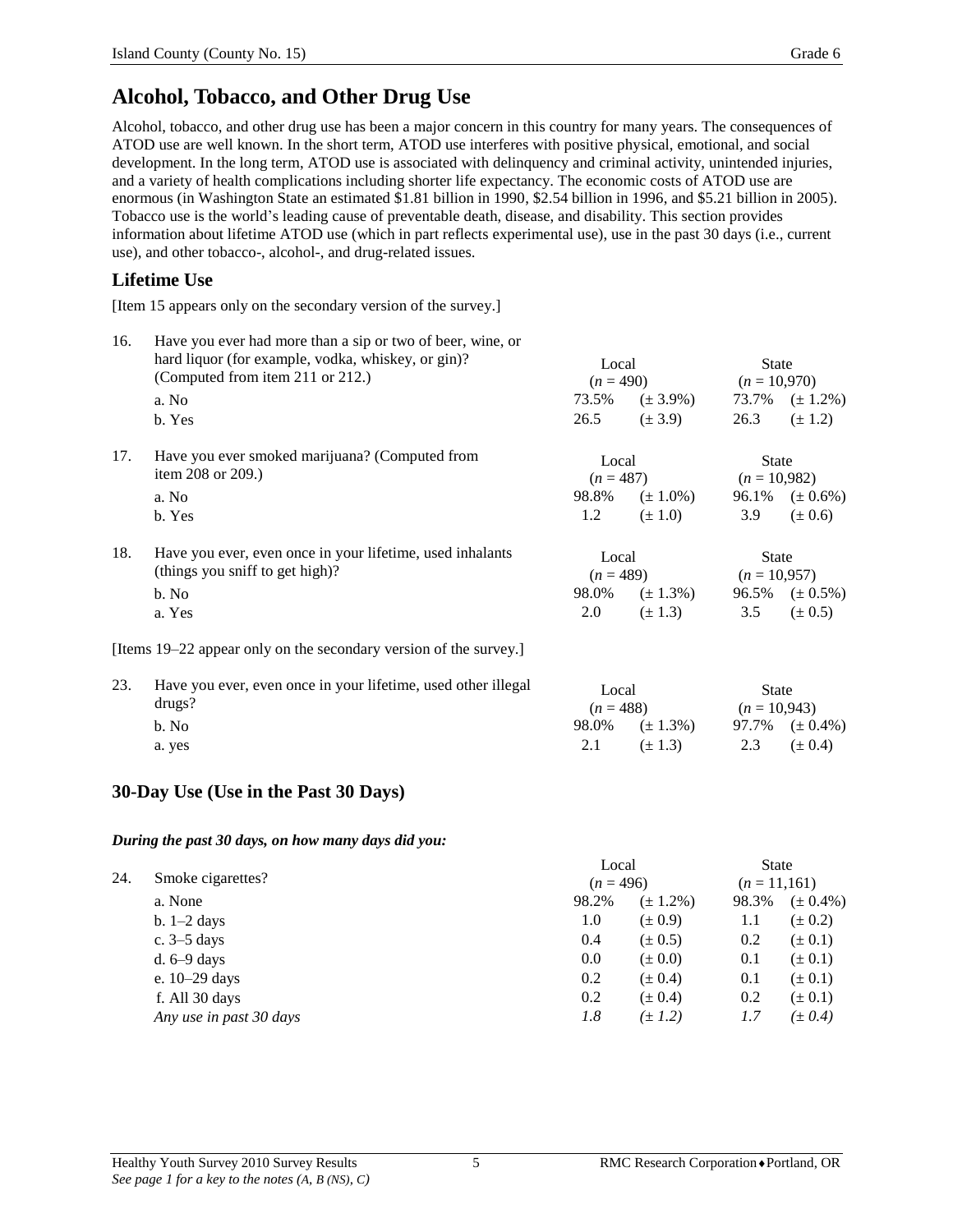| 25. | Use chewing tobacco, snuff, or dip?                               | Local       |               | State          |               |
|-----|-------------------------------------------------------------------|-------------|---------------|----------------|---------------|
|     |                                                                   | $(n = 494)$ |               | $(n = 11,108)$ |               |
|     | a. None                                                           | 99.8%       | $(\pm 0.4\%)$ | 99.0%          | $(\pm 0.3\%)$ |
|     | $b. 1-2$ days                                                     | 0.2         | $(\pm 0.4)$   | 0.7            | $(\pm 0.2)$   |
|     | c. 3-5 days                                                       | 0.0         | $(\pm 0.0)$   | 0.2            | $(\pm 0.1)$   |
|     | d. 6-9 days                                                       | 0.0         | $(\pm 0.0)$   | 0.1            | $(\pm 0.0)$   |
|     | e. 10-29 days                                                     | 0.0         | $(\pm 0.0)$   | 0.1            | $(\pm 0.0)$   |
|     | f. All 30 days                                                    | 0.0         | $(\pm 0.0)$   | 0.1            | $(\pm 0.1)$   |
|     | Any use in past 30 days                                           | 0.2         | $(\pm 0.4)$   | 1.0            | $(\pm 0.3)$   |
|     | [Items 26–27 appear only on the secondary version of the survey.] |             |               |                |               |
| 28. | Drink a glass, can or bottle of alcohol (beer, wine, wine         | Local       |               | <b>State</b>   |               |
|     | coolers, hard liquor)?                                            | $(n = 490)$ |               | $(n = 11,103)$ |               |
|     | a. None                                                           | 97.8%       | $(\pm 1.3\%)$ | 96.2%          | $(\pm 0.5\%)$ |
|     | $b. 1-2$ days                                                     | 2.0         | $(\pm 1.3)$   | 2.7            | $(\pm 0.3)$   |
|     | c. 3–5 days                                                       | 0.2         | $(\pm 0.4)$   | 0.5            | $(\pm 0.2)$   |
|     | d. 6-9 days                                                       | 0.0         | $(\pm 0.0)$   | 0.2            | $(\pm 0.1)$   |
|     | e. 10 or more days                                                | 0.0         | $(\pm 0.0)$   | 0.3            | $(\pm 0.1)$   |
|     | Any use in past 30 days                                           | 2.2         | $(\pm 1.3)$   | 3.8            | $(\pm 0.5)$   |
|     |                                                                   |             |               |                |               |
| 29. |                                                                   | Local       |               | <b>State</b>   |               |
|     | Use marijuana or hashish (grass, hash, pot)?                      | $(n = 493)$ |               | $(n = 11,067)$ |               |
|     | a. None                                                           | 99.2%       | $(\pm 0.8\%)$ | 98.4%          | $(\pm 0.4\%)$ |
|     | $b. 1-2$ days                                                     | 0.6         | $(\pm 0.7)$   | 0.8            | $(\pm 0.2)$   |
|     | c. 3–5 days                                                       | 0.2         | $(\pm 0.4)$   | 0.3            | $(\pm 0.1)$   |
|     | d. 6-9 days                                                       | 0.0         | $(\pm 0.0)$   | 0.3            | $(\pm 0.1)$   |
|     | e. 10 or more days                                                | 0.0         | $(\pm 0.0)$   | 0.3            | $(\pm 0.1)$   |
|     | Any use in past 30 days                                           | $0.8\,$     | (± 0.8)       | 1.6            | $(\pm 0.4)$   |
| 30. | Not counting alcohol, tobacco, or marijuana, use another          | Local       |               | <b>State</b>   |               |
|     | illegal drug?                                                     | $(n = 490)$ |               | $(n = 11,018)$ |               |
|     | a. None                                                           | 99.6%       | $(\pm 0.6\%)$ | 99.1%          | $(\pm 0.2\%)$ |
|     | $b. 1-2$ days                                                     | 0.4         | $(\pm 0.6)$   | 0.4            | $(\pm 0.1)$   |
|     | c. 3-5 days                                                       | 0.0         | $(\pm 0.0)$   | 0.2            | $(\pm 0.1)$   |
|     | d. 6-9 days                                                       | 0.0         | $(\pm 0.0)$   | 0.1            | $(\pm 0.0)$   |
|     | e. 10 or more days                                                | 0.0         | $(\pm 0.0)$   | 0.3            | $(\pm 0.1)$   |
|     |                                                                   | 0.4         | $(\pm 0.6)$   | 0.9            |               |
|     | Any use in past 30 days                                           |             |               |                | $(\pm 0.2)$   |
| 31. | Use any illegal drug, including marijuana? (Computed from         | Local       |               | <b>State</b>   |               |
|     | items 29 and 30.)                                                 | $(n = 489)$ |               | $(n = 10,988)$ |               |
|     | None                                                              | 99.0%       | $(\pm 0.9\%)$ | 98.0%          | $(\pm 0.4\%)$ |
|     | 1 or more                                                         | 1.0         | $(\pm 0.9)$   | 2.0            | $(\pm 0.4)$   |
|     | Any use in the past 30 days                                       | 1.0         | $(\pm 0.9)$   | 2.0            | $(\pm 0.4)$   |
|     | [Items 32–33 appear only on the secondary version of the survey.] |             |               |                |               |
|     | <b>Other Tobacco-Related Questions</b>                            |             |               |                |               |
| 34. | If one of your best friends offered you a cigarette, would        | Local       |               | <b>State</b>   |               |
|     | you smoke it?                                                     | $(n = 476)$ |               | $(n = 10,763)$ |               |
|     | a. Definitely no                                                  | 93.1%       | $(\pm 2.3\%)$ | 89.4%          | $(\pm 1.1\%)$ |
|     | b. Probably no                                                    | 5.0         | $(\pm 2.0)$   | 7.4            | $(\pm 0.7)$   |
|     |                                                                   |             |               |                |               |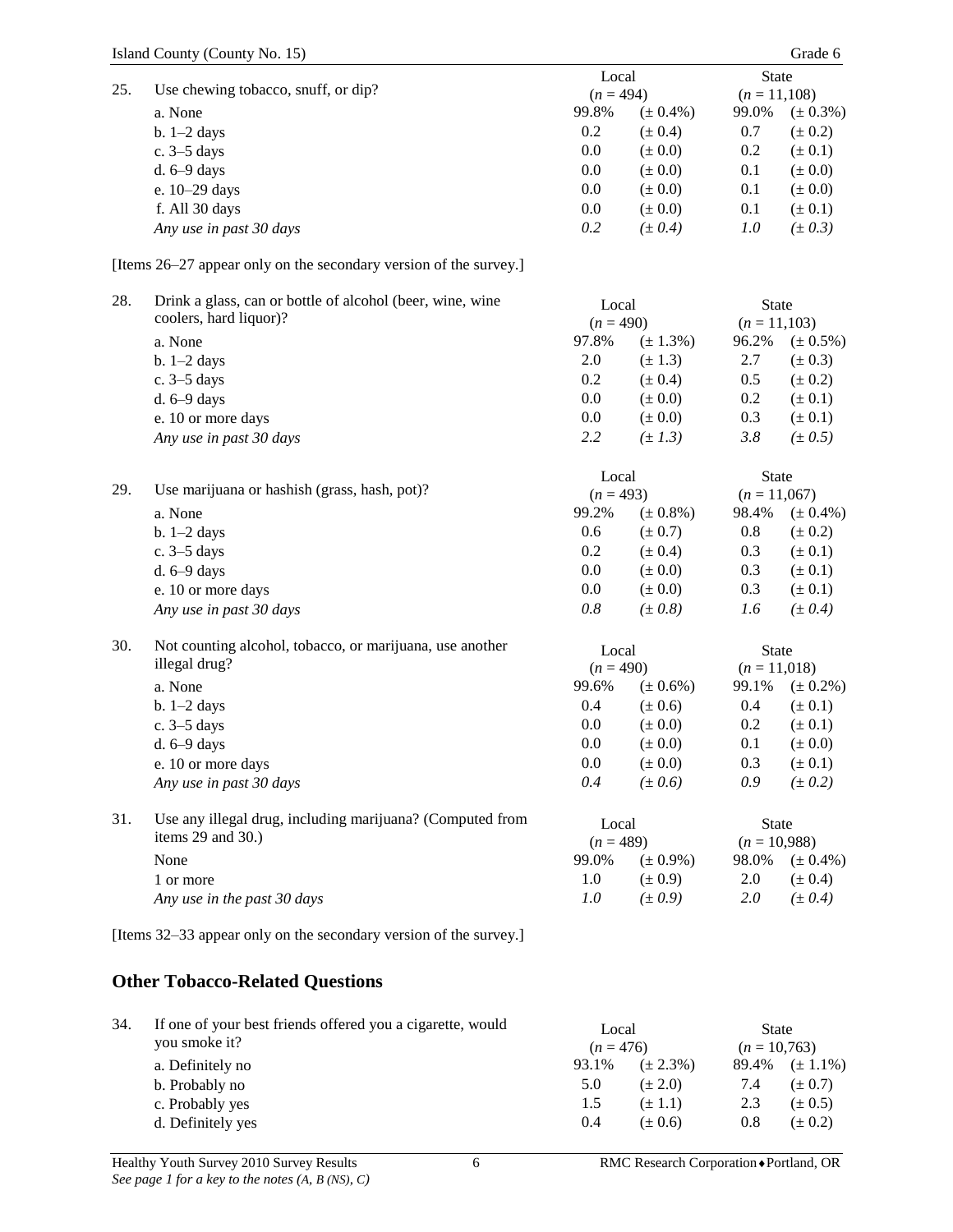| 35. | Do you think that you will smoke a cigarette anytime in the<br>next year?                      | Local<br>$(n = 474)$ |                            | <b>State</b><br>$(n = 10,727)$ |                            |
|-----|------------------------------------------------------------------------------------------------|----------------------|----------------------------|--------------------------------|----------------------------|
|     | a. Definitely no                                                                               | 92.0%                | $(\pm 2.5\%)$              | 88.7%                          | $(\pm 1.2\%)$              |
|     | b. Probably no                                                                                 | 6.3                  | $(\pm 2.2)$                | 8.1                            | $(\pm 0.8)$                |
|     | c. Probably yes                                                                                | 1.5                  | $(\pm 1.1)$                | 2.3                            | $(\pm 0.4)$                |
|     | d. Definitely yes                                                                              | 0.2                  | $(\pm 0.4)$                | 0.9                            | $(\pm 0.2)$                |
| 36. | Have made a firm commitment to not smoke cigarettes; i.e.,                                     |                      |                            |                                |                            |
|     | not susceptible to smoking. (Computed from both items 34<br>and 35).                           | Local                |                            | <b>State</b>                   |                            |
|     |                                                                                                | $(n = 474)$          |                            | $(n = 10,726)$                 |                            |
|     | a. Yes, not susceptible                                                                        | 88.8%                | $(\pm 2.8\%)$              | 85.6%                          | $(\pm 1.3\%)$              |
|     | b. No, susceptible                                                                             | 11.2                 | $(\pm 2.8)$                | 14.4                           | $(\pm 1.3)$                |
| 37. | Do you think young people risk harming themselves if they<br>smoke 1-5 cigarettes a day?       | Local<br>$(n = 456)$ |                            | <b>State</b><br>$(n = 10,309)$ |                            |
|     | a. Definitely no                                                                               | 4.4%                 | $(\pm 1.9\%)$              | 7.7%                           | $(\pm 1.0\%)$              |
|     | b. Probably no                                                                                 | 5.3                  | $(\pm 2.1)$                | 5.2                            | $(\pm 0.5)$                |
|     | c. Probably yes                                                                                | 24.8                 | $(\pm 4.0)$                | 26.3                           | $(\pm 0.9)$                |
|     | d. Definitely yes                                                                              | 65.6                 | $(\pm 4.4)$                | 60.8                           | $(\pm 1.5)$                |
| 38. | During the past year in school, how many times did you get                                     | Local                |                            | <b>State</b>                   |                            |
|     | information in classes about the dangers of tobacco use?                                       | $(n = 506)$          |                            | $(n = 11,312)$                 |                            |
|     | a. None                                                                                        | 16.2%                | $(\pm 3.2\%)$              | 24.2%                          | $(\pm 2.2\%)$              |
|     | b. Once                                                                                        | 13.2                 | $(\pm 3.0)$                | 19.6                           | $(\pm 1.3)$                |
|     | c. 2 or 3 times                                                                                | 34.6                 | $(\pm 4.1)$                | 31.3                           | $(\pm 1.5)$                |
|     | d. 4 or more times                                                                             | 36.0                 | $(\pm 4.2)$                | 25.0                           | $(\pm 2.5)$                |
|     | [Items 39–40 appear only on the secondary version of the survey.]                              |                      |                            |                                |                            |
| 41. | Do you think the smoke from other people's cigarettes<br>(secondhand smoke) is harmful to you? | Local                |                            | <b>State</b><br>$(n = 10,045)$ |                            |
|     | a. Definitely no                                                                               | $(n = 442)$<br>4.3%  | $(\pm 1.9\%)$              | 6.6%                           | $(\pm 0.9\%)$              |
|     | b. Probably no                                                                                 | 4.8                  | $(\pm 2.0)$                | 6.2                            | $(\pm 0.6)$                |
|     | c. Probably yes                                                                                | 31.2                 | $(\pm 4.3)$                | 30.3                           | $(\pm 1.4)$                |
|     | d. Definitely yes                                                                              | 59.7                 | $(\pm 4.6)$                | 56.9                           | $(\pm 1.7)$                |
|     |                                                                                                |                      |                            |                                |                            |
|     | [Item 42 appears only on the secondary version of the survey.]                                 |                      |                            |                                |                            |
| 43. | During the past 7 days, on how many days were you in the                                       | Local                |                            | State                          |                            |
|     | same room with someone who was smoking cigarettes?                                             | $(n = 447)$          |                            | $(n = 10, 116)$                |                            |
|     | a. 0 days                                                                                      | 73.6%                | $(\pm 4.1\%)$              | 76.4%                          | $(\pm 1.6\%)$              |
|     | $b. 1-2$ days                                                                                  | 11.9                 | $(\pm 3.0)$                | 11.8                           | $(\pm 0.7)$                |
|     | c. 3–4 days                                                                                    | 3.6                  | $(\pm 1.7)$                | 4.1                            | $(\pm 0.5)$                |
|     | d. 5-6 days                                                                                    | 3.1                  | $(\pm 1.6)$                | 1.6                            | $(\pm 0.3)$                |
|     | e. 7 days                                                                                      | 7.8                  | $(\pm 2.5)$                | 6.1                            | $(\pm 0.7)$                |
|     | [Item 44 appears only on the secondary version of the survey.]                                 |                      |                            |                                |                            |
| 45. | During the past 7 days, on how many days did you ride in a                                     |                      |                            |                                |                            |
|     | car with someone who was smoking cigarettes?                                                   | Local                |                            | <b>State</b>                   |                            |
|     |                                                                                                | $(n = 444)$          |                            | $(n = 10,075)$                 |                            |
|     | a. 0 days                                                                                      | 76.8%                | $(\pm 3.9\%)$              | 80.0%                          | $(\pm 2.0\%)$              |
|     | b. 1-2 days                                                                                    | 10.1<br>4.7          | $(\pm 2.8)$                | 8.9<br>4.1                     | $(\pm 1.0)$                |
|     | c. 3-4 days<br>$d. 5-6$ days                                                                   | 3.6                  | $(\pm 2.0)$<br>$(\pm 1.7)$ | 2.1                            | $(\pm 0.5)$<br>$(\pm 0.4)$ |
|     | e. 7 days                                                                                      | 4.7                  | $(\pm 2.0)$                | 4.9                            | $(\pm 0.6)$                |
|     |                                                                                                |                      |                            |                                |                            |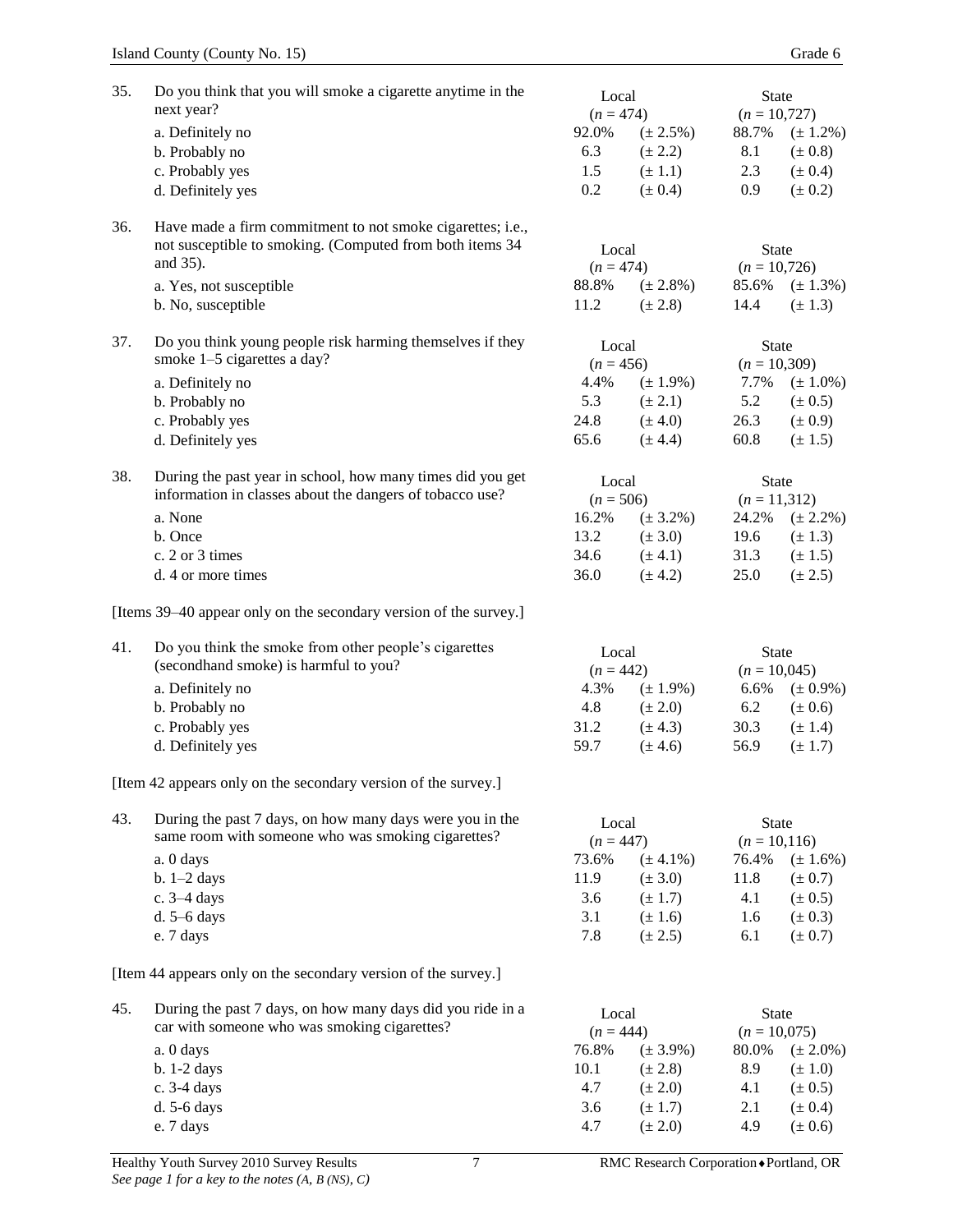| 46. | Has either of your parents (or guardians) discussed the<br>dangers of tobacco use with you?<br>a. Mother (or female guardian) only<br>b. Father (or male guardian) only<br>c. Both<br>d. Neither<br>[Items 47–49 appears only on the secondary version of the survey.] | Local<br>$(n = 443)$<br>13.1%<br>5.0<br>65.0<br>16.9  | $(\pm 3.1\%)$<br>$(\pm 2.0)$<br>$(\pm 4.4)$<br>$(\pm 3.5)$                         | <b>State</b><br>$(n = 10, 111)$<br>14.9%<br>4.1<br>59.5<br>21.5 | $(\pm 0.9\%)$<br>$(\pm 0.4)$<br>$(\pm 1.5)$<br>$(\pm 1.1)$                                   |
|-----|------------------------------------------------------------------------------------------------------------------------------------------------------------------------------------------------------------------------------------------------------------------------|-------------------------------------------------------|------------------------------------------------------------------------------------|-----------------------------------------------------------------|----------------------------------------------------------------------------------------------|
|     |                                                                                                                                                                                                                                                                        |                                                       |                                                                                    |                                                                 |                                                                                              |
|     | <b>Other Alcohol- and Drug-Related Questions</b>                                                                                                                                                                                                                       |                                                       |                                                                                    |                                                                 |                                                                                              |
|     | [Items 50–51 appear only on the secondary version of the survey.]                                                                                                                                                                                                      |                                                       |                                                                                    |                                                                 |                                                                                              |
| 52. | During the past year in school, how many times did you get<br>information in classes about reasons not to use alcohol and<br>other drugs?<br>a. None<br>b. Once<br>c. 2 or 3 times<br>d. 4 or more times                                                               | Local<br>$(n = 454)$<br>12.6%<br>12.6<br>32.2<br>42.7 | $(\pm 3.1\%)$<br>$(\pm 3.1)$<br>$(\pm 4.3)$<br>$(\pm 4.5)$                         | <b>State</b><br>$(n = 10,229)$<br>19.4%<br>17.9<br>30.2<br>32.5 | $(\pm 1.7\%)$<br>$(\pm 1.3)$<br>$(\pm 1.3)$<br>$(\pm 2.3)$                                   |
|     | [Items 53–54 appear only on the secondary version of the survey.]                                                                                                                                                                                                      |                                                       |                                                                                    |                                                                 |                                                                                              |
| 55. | Think back over the last 2 weeks. How many times have<br>you had five or more drinks in a row? (A drink is a glass of<br>wine, a bottle of beer, a shot glass of liquor, or a mixed<br>drink.)<br>a. None<br>b. Once<br>c. Twice<br>$d. 3-5$ times                     | 97.7%<br>1.7<br>0.4<br>0.2                            | Local<br>$(n = 484)$<br>$(\pm 1.3\%)$<br>$(\pm 1.1)$<br>$(\pm 0.6)$<br>$(\pm 0.4)$ |                                                                 | <b>State</b><br>$(n = 10,883)$<br>$(\pm 0.6\%)$<br>$(\pm 0.3)$<br>$(\pm 0.2)$<br>$(\pm 0.1)$ |
|     | $e. 6-9 \times$                                                                                                                                                                                                                                                        | 0.0                                                   | $(\pm 0.0)$                                                                        | 0.1                                                             | $(\pm 0.1)$                                                                                  |
|     | f. 10 or more times                                                                                                                                                                                                                                                    | 0.0                                                   | $(\pm 0.0)$                                                                        | 0.3                                                             | $(\pm 0.1)$                                                                                  |
|     | [Items 56–57 appear only on the secondary version of the survey.]                                                                                                                                                                                                      |                                                       |                                                                                    |                                                                 |                                                                                              |
| 58. | Drinking Categories Variable (Computed from items 28 and<br>55).<br>a. No alcohol use<br>b. 1-2 days and no binges<br>c. 3-5 days or 1 binge<br>d. $6+$ days or $2+$ binges                                                                                            | Local<br>$(n = 478)$<br>95.8%<br>1.7<br>1.9<br>0.6    | $(\pm 1.8\%)$<br>$(\pm 1.2)$<br>$(\pm 1.2)$<br>$(\pm 0.7)$                         | <b>State</b><br>$(n = 10,850)$<br>94.3%<br>1.7<br>2.4<br>1.6    | $(\pm 0.7\%)$<br>$(\pm 0.2)$<br>$(\pm 0.4)$<br>$(\pm 0.4)$                                   |

[Items 59–62 appear only on the secondary version of the survey.]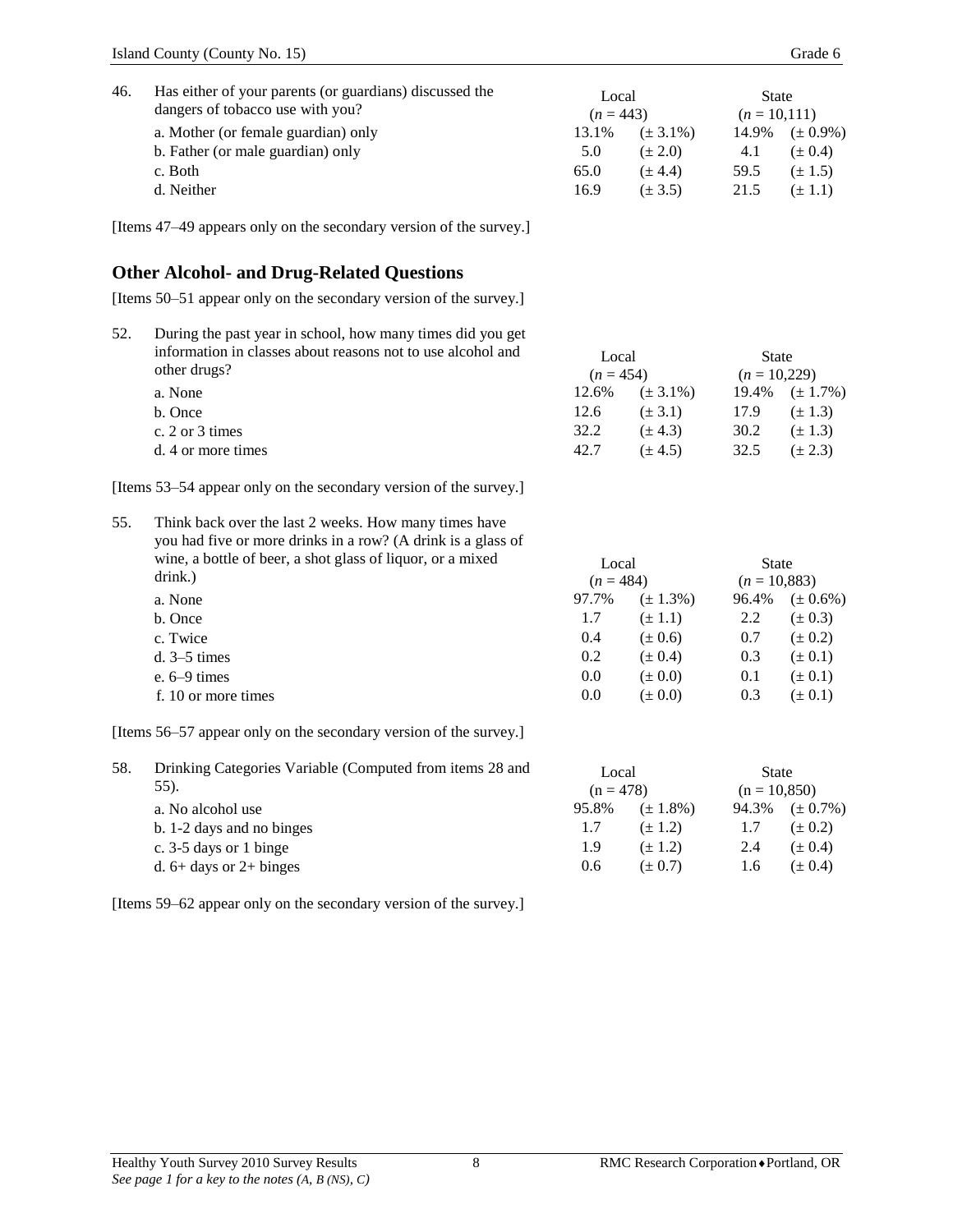## **Other Health Concerns**

This section provides results regarding other health concerns including nutrition and fitness, health conditions and health care, safety, behaviors related to intentional injury, depression, and gambling behavior. Proper nutrition and exercise are critical components of a healthy life, as is access to preventive health care. Safety-related behaviors, such as wearing a seat belt when in a moving vehicle, can profoundly influence the outcome of an accident. Injury is the leading cause of death for adolescents aged 10 to 19, and violence contributes to injury-related deaths. People who are depressed experience a range of symptoms, and depression is associated with suicidal behavior.

### **Nutrition and Fitness**

[Items 63–64 appear only on the secondary version of the survey.]

| 65. | How often do you eat dinner with your family? <sup><math>\mathsf{T}</math></sup> | Local |               | <b>State</b> |                       |
|-----|----------------------------------------------------------------------------------|-------|---------------|--------------|-----------------------|
|     |                                                                                  |       | $(n=439)$     |              | $(n = 8,866)$         |
|     | a. Never                                                                         | 2.1%  | $(\pm 1.3\%)$ |              | $3.2\%$ $(\pm 0.5\%)$ |
|     | b. Rarely                                                                        | 10.5  | $(\pm 2.9)$   | 8.9          | $(\pm 0.9)$           |
|     | c. Sometimes                                                                     | 10.5  | $(\pm 2.9)$   | 12.4         | $(\pm 0.9)$           |
|     | d. Most of the time                                                              | 33.5  | $(\pm 4.4)$   | 30.8         | $(\pm 1.3)$           |
|     | e. Always                                                                        | 43.5  | $(\pm 4.6)$   | 44.7         | $(\pm 1.5)$           |

[Item 66 appears only on the secondary version of the survey.]

| 67. | Did you eat breakfast today?                                                 | Local<br>$(n = 457)$ |               | <b>State</b><br>$(n = 10,246)$ |               |
|-----|------------------------------------------------------------------------------|----------------------|---------------|--------------------------------|---------------|
|     | a. Yes                                                                       | 81.6%                | $(\pm 3.5\%)$ | 77.2%                          | $(\pm 1.9\%)$ |
|     | b. No                                                                        | 18.4                 | $(\pm 3.5)$   | 22.8                           | $(\pm 1.9)$   |
| 68. | How many sodas or pops did you drink yesterday? (Do not<br>count diet soda.) | Local                |               | <b>State</b>                   |               |
|     |                                                                              | $(n = 452)$          |               | $(n = 10,199)$                 |               |
|     | a. None                                                                      | 70.1%                | $(\pm 4.2\%)$ | 65.2%                          | $(\pm 2.0\%)$ |
|     | b.1                                                                          | 21.2                 | $(\pm 3.8)$   | 24.2                           | $(\pm 1.2)$   |
|     | c.2                                                                          | 6.6                  | $(\pm 2.3)$   | 6.0                            | $(\pm 0.7)$   |
|     | d.3                                                                          | 0.4                  | $(\pm 0.6)$   | 2.0                            | $(\pm 0.3)$   |
|     | e. 4 or more                                                                 | 1.6                  | $(\pm 1.1)$   | 2.6                            | $(\pm 0.5)$   |

[Items 69–70 appear only on the secondary version of the survey.]

#### *On how many of the past 7 days did you:*

| 71. | In the past 7 days, on how many days were you physically<br>active for a total of at least 60 minutes per day? (Add up all<br>the time you spent in any kind of physical activity that |             |               |              |               |
|-----|----------------------------------------------------------------------------------------------------------------------------------------------------------------------------------------|-------------|---------------|--------------|---------------|
|     | increases your heart rate or makes you breathe hard some of                                                                                                                            | Local       |               | <b>State</b> |               |
|     | the time.)                                                                                                                                                                             | $(n = 505)$ |               | $(n=11,242)$ |               |
|     | a. 0 days                                                                                                                                                                              | 3.8%        | $(\pm 1.7\%)$ | 5.4%         | $(\pm 0.6\%)$ |
|     | $b.1$ day                                                                                                                                                                              | 5.2         | $(\pm 1.9)$   | 4.9          | $(\pm 0.4)$   |
|     | c. 2 days                                                                                                                                                                              | 6.5         | $(\pm 2.2)$   | 7.4          | $(\pm 0.6)$   |
|     | d. 3 days                                                                                                                                                                              | 9.5         | $(\pm 2.6)$   | 11.1         | $(\pm 0.8)$   |
|     | e. 4 days                                                                                                                                                                              | 12.7        | $(\pm 2.9)$   | 12.8         | $(\pm 0.8)$   |
|     | f. 5 days                                                                                                                                                                              | 17.4        | $(\pm 3.3)$   | 17.6         | $(\pm 0.8)$   |
|     | g. 6 days                                                                                                                                                                              | 14.7        | $(\pm 3.1)$   | 12.2         | $(\pm 1.1)$   |
|     | h. 7 days                                                                                                                                                                              | 30.3        | $(\pm 4.0)$   | 28.7         | $(\pm 1.2)$   |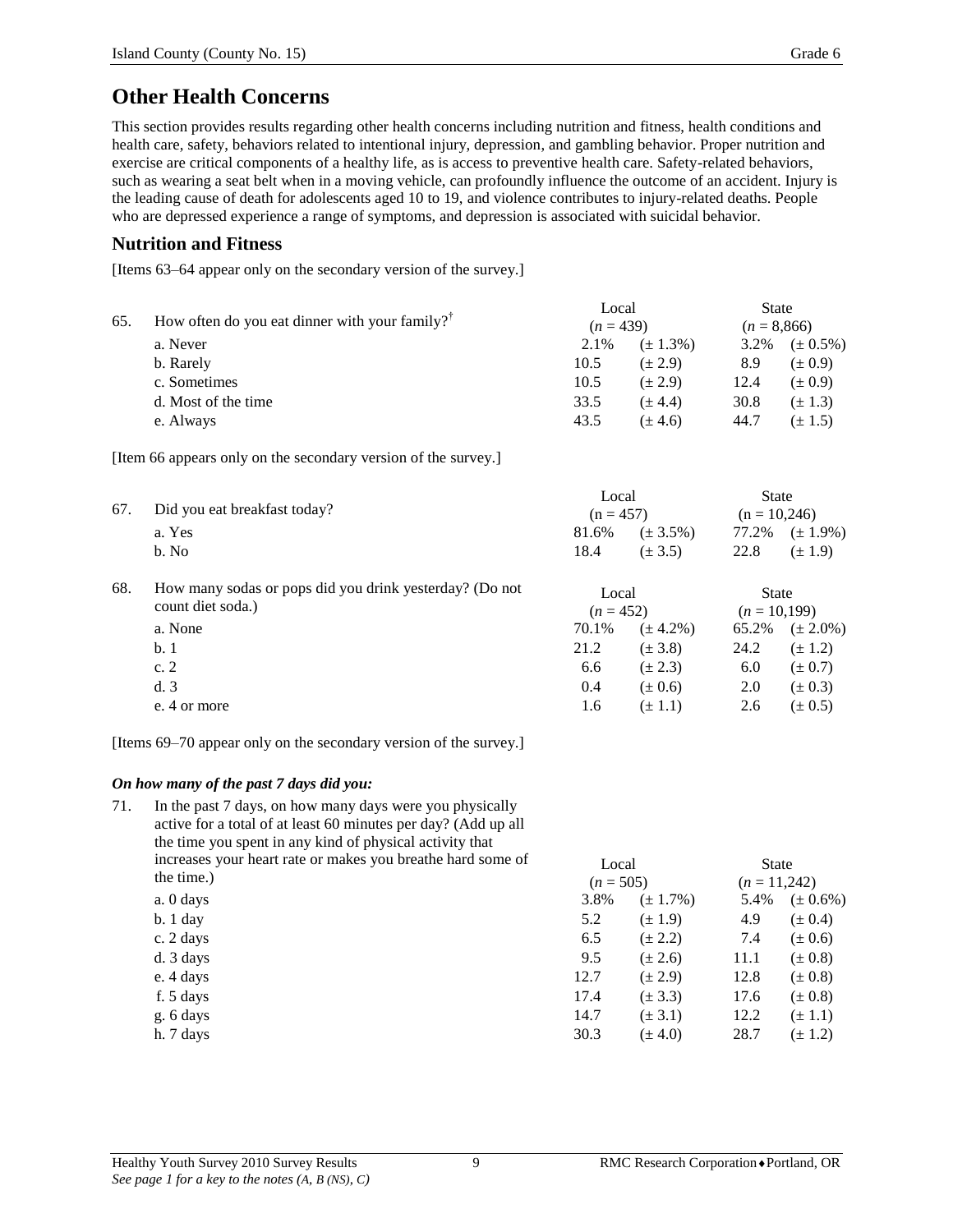| 72. | On average how many days a week do you walk to or from<br>school? | Local<br>$(n=513)$ |               | <b>State</b><br>$(n=11,505)$ |               |
|-----|-------------------------------------------------------------------|--------------------|---------------|------------------------------|---------------|
|     | a. Never                                                          | 61.0%              | $(\pm 4.2\%)$ | 64.8%                        | $(\pm 4.5\%)$ |
|     | $b. 1-2$                                                          | 11.7               | $(\pm 2.8)$   | 10.3                         | $(\pm 1.1)$   |
|     | c. $3-4$                                                          | 7.0                | $(\pm 2.2)$   | 6.4                          | $(\pm 1.0)$   |
|     | d. I walk every day                                               | 20.3               | $(\pm 3.5)$   | 18.5                         | $(\pm 3.0)$   |
| 73. | On average how many days a week do you ride a bicycle to          | Local              |               | <b>State</b>                 |               |
|     | or from school?                                                   | $(n=513)$          |               | $(n = 11,499)$               |               |
|     | a. Never                                                          | 93.0%              | $(\pm 2.2\%)$ | 91.9%                        | $(\pm 1.1\%)$ |
|     | $b. 1-2$                                                          | 3.3                | $(\pm 1.5)$   | 4.3                          | $(\pm 0.6)$   |
|     | c. $3-4$                                                          | 1.8                | $(\pm 1.1)$   | 1.8                          | $(\pm 0.3)$   |
|     | d. I bike every day                                               | 2.0                | $(\pm 1.2)$   | 2.0                          | $(\pm 0.5)$   |

[Items 74–78 appear only on the secondary version of the survey.]

### **Health Conditions and Health Care**

| 79. | Has a doctor or nurse ever told you that you have asthma? | Local<br>$(n = 509)$ |               | <b>State</b><br>$(n=11,481)$   |               |
|-----|-----------------------------------------------------------|----------------------|---------------|--------------------------------|---------------|
|     | a. Yes                                                    | 14.0%                | $(\pm 3.0\%)$ | 14.4%                          | $(\pm 0.8\%)$ |
|     | b. No                                                     | 75.6                 | $(\pm 3.7)$   | 75.9                           | $(\pm 0.9)$   |
|     | c. Not sure                                               | 10.4                 | $(\pm 2.6)$   | 9.7                            | $(\pm 0.5)$   |
| 80. | Do you still have asthma?                                 | Local<br>$(n = 507)$ |               | <b>State</b><br>$(n = 11,455)$ |               |
|     | a. I have never had asthma                                | 67.5%                | $(\pm 4.1\%)$ | 68.9%                          | $(\pm 1.1\%)$ |
|     | b. Yes                                                    | 10.5                 | $(\pm 2.7)$   | 10.3                           | $(\pm 0.7)$   |
|     | c. No                                                     | 12.4                 | $(\pm 2.9)$   | 11.0                           | $(\pm 0.7)$   |
|     | d. Not sure                                               | 9.7                  | $(\pm 2.6)$   | 9.8                            | $(\pm 0.5)$   |

[Items 81–84 appear only on the secondary version of the survey.]

| 85. | During the past year, did you miss any time from school  |             |               |              |               |
|-----|----------------------------------------------------------|-------------|---------------|--------------|---------------|
|     | because of a toothache (do not include toothache due to  |             |               |              |               |
|     | braces or an injury)? (For the secondary version of this | Local       |               | <b>State</b> |               |
|     | question, please see Item 256.)                          | $(n = 505)$ |               | $(n=11,439)$ |               |
|     | a. Yes                                                   | 5.7%        | $(\pm 2.0\%)$ | 8.4%         | $(\pm 0.8\%)$ |
|     | b. No                                                    | 84.8        | $(\pm 3.1)$   | 81.8         | $(\pm 1.4)$   |
|     | c. Not sure                                              | 9.5         | $(\pm 2.6)$   | 9.8          | $(\pm 0.8)$   |

[Items 86–88 appear only on the secondary version of the survey.]

### **Sexual Behavior**

[Items 89–92 appear only on the secondary version of the survey.]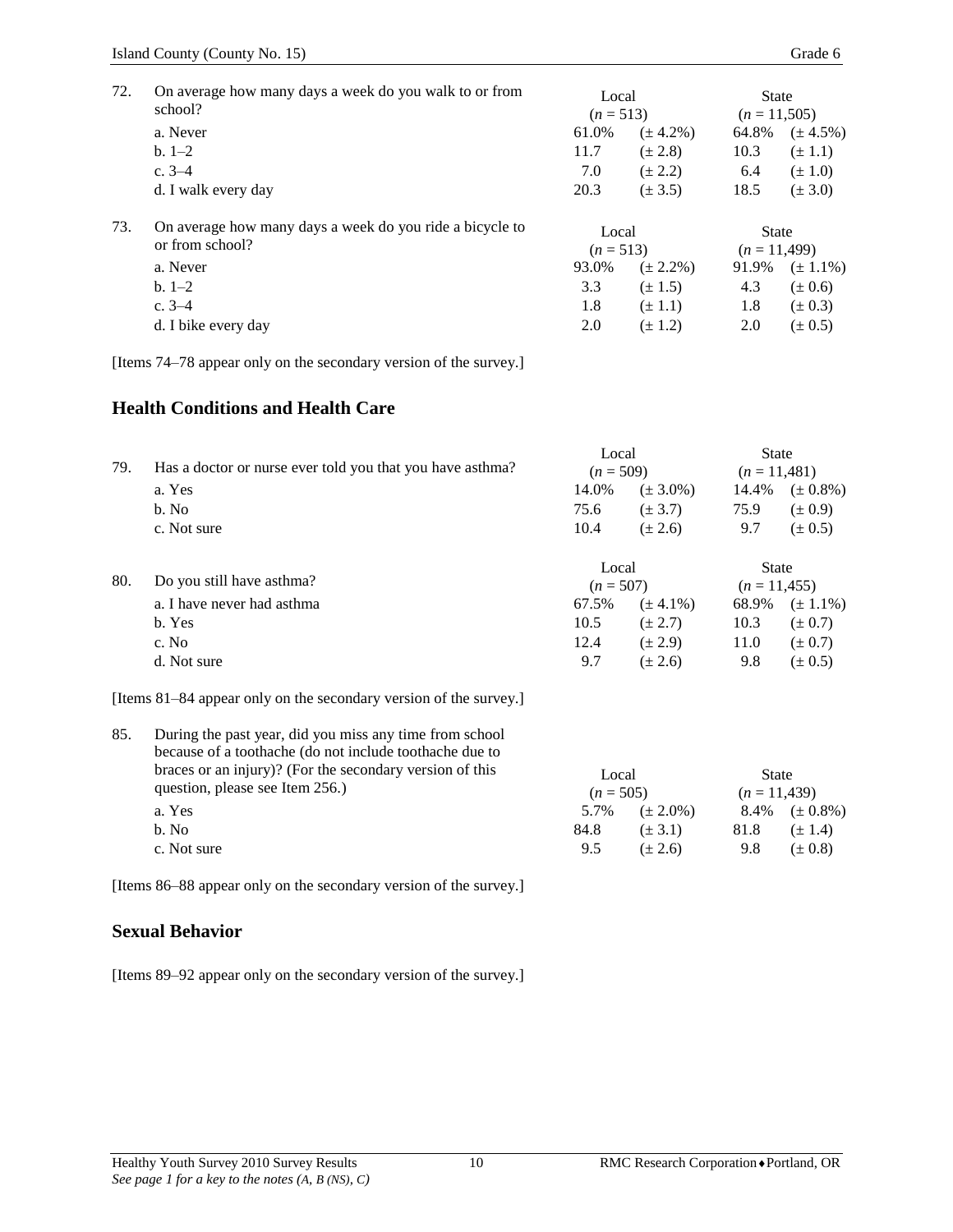### **Safety**

[Item 93 appears only on the secondary version of the survey.]

| 94. | When you ride a bicycle, how often do you wear a helmet? | Local<br>$(n=511)$ |               | <b>State</b><br>$(n = 11,504)$ |               |
|-----|----------------------------------------------------------|--------------------|---------------|--------------------------------|---------------|
|     | a. I do not ride a bicycle                               | 13.3%              | $(\pm 2.9\%)$ | 11.5%                          | $(\pm 1.2\%)$ |
|     | b. Never wear a helmet                                   | 14.9               | $(\pm 3.1)$   | 22.6                           | $(\pm 3.2)$   |
|     | c. Rarely wear a helmet                                  | 16.1               | $(\pm 3.2)$   | 13.2                           | $(\pm 1.2)$   |
|     | d. Sometimes wear a helmet                               | 11.2               | $(\pm 2.7)$   | 13.4                           | $(\pm 0.9)$   |
|     | e. Most of the time wear a helmet                        | 17.6               | $(\pm 3.3)$   | 15.4                           | $(\pm 1.5)$   |
|     | f. Always wear a helmet                                  | 27.0               | $(\pm 3.8)$   | 23.9                           | $(\pm 3.2)$   |

[Item 95 appears only on the secondary version of the survey.]

| 96. | How often do you wear a seat belt when riding in a car<br>(driven by someone else) $B_2$ ? | Local<br>$(n=514)$ |               |      |               | <b>State</b><br>$(n = 11, 512)$ |  |
|-----|--------------------------------------------------------------------------------------------|--------------------|---------------|------|---------------|---------------------------------|--|
|     | a. Never                                                                                   | $0.0\%$            | $(\pm 0.0\%)$ | 0.8% | $(\pm 0.2\%)$ |                                 |  |
|     | b. Rarely                                                                                  | 0.6                | $(\pm 0.7)$   | 1.2  | $(\pm 0.2)$   |                                 |  |
|     | c. Sometimes                                                                               | 2.5                | $(\pm 1.4)$   | 3.2  | $(\pm 0.5)$   |                                 |  |
|     | d. Most of the time                                                                        | 10.5               | $(\pm 2.6)$   | 13.5 | $(\pm 0.8)$   |                                 |  |
|     | e. Always                                                                                  | 86.4               | $(\pm 3.0)$   | 81.3 | $(\pm 1.2)$   |                                 |  |

[Item 97 appears only on the secondary version of the survey.]

| 98. | Have you ever ridden in a car driven by someone who had<br>been drinking alcohol? | Local<br>$(n=459)$ |               | State<br>$(n = 10,292)$ |                        |
|-----|-----------------------------------------------------------------------------------|--------------------|---------------|-------------------------|------------------------|
|     | a. Yes                                                                            | 16.3%              | $(\pm 3.4\%)$ |                         | $19.5\%$ $(\pm 1.5\%)$ |
|     | b. No                                                                             | 67.1               | $(\pm 4.3)$   | 62.6                    | $(\pm 1.3)$            |
|     | c. Not sure                                                                       | 16.6               | $(\pm 3.4)$   | 17.9                    | $(\pm 0.9)$            |

[Item 99 appears only on the secondary version of the survey.]

### **Behaviors Related to Intentional Injuries**

[Item 100 appears only on the secondary version of the survey.]

| 101. During the past 30 days, did you carry a weapon such as a | Local       |                                    | State          |                                 |
|----------------------------------------------------------------|-------------|------------------------------------|----------------|---------------------------------|
| gun, knife, or club on school property?                        | $(n = 487)$ |                                    | $(n = 10.986)$ |                                 |
| a. Yes<br>h. No                                                | 97.7        | 2.3\% $(\pm 1.3\%)$<br>$(\pm 1.3)$ | 97.1           | 2.9% $(\pm 0.4\%)$<br>$(+ 0.4)$ |

[Item 102 appears only on the secondary version of the survey.]

| 103. During the past 12 months, how many times were you in a<br>physical fight? | Local<br>$(n = 479)$ |               | State<br>$(n = 10,816)$ |               |
|---------------------------------------------------------------------------------|----------------------|---------------|-------------------------|---------------|
| a. 0 times                                                                      | 73.3%                | $(\pm 4.0\%)$ | 70.7%                   | $(\pm 1.4\%)$ |
| $b.1$ time                                                                      | 13.2                 | $(\pm 3.0)$   | 13.3                    | $(\pm 0.8)$   |
| c. $2-3$ times                                                                  | 8.1                  | $(\pm 2.5)$   | 8.3                     | $(\pm 0.6)$   |
| $d. 4-5 \tmtext{ times}$                                                        | 2.1                  | $(\pm 1.3)$   | 2.5                     | $(\pm 0.3)$   |
| e. 6 or more times                                                              | 3.3                  | $(\pm 1.6)$   | 5.3                     | $(\pm 0.5)$   |

[Items 104–109 appear only on the secondary version of the survey.]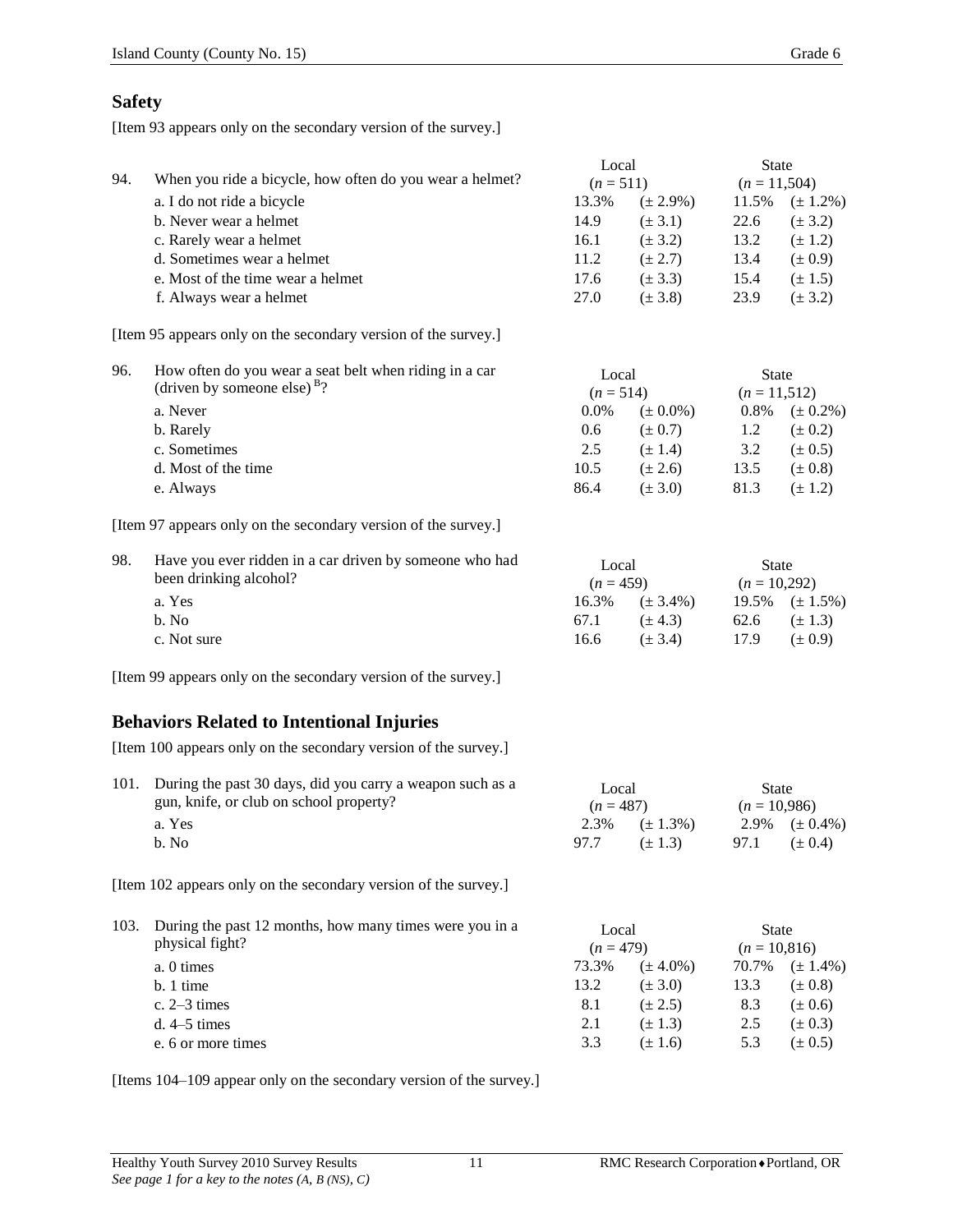### **Depression**

[Items 110–113 appear only on the secondary version of the survey.]

| 114. | Have you ever seriously thought about killing yourself?      | Local<br>$(n = 480)$ |               | <b>State</b><br>$(n = 10,796)$ |                |
|------|--------------------------------------------------------------|----------------------|---------------|--------------------------------|----------------|
|      | a. Yes                                                       | 11.7%                | $(\pm 2.9\%)$ | 14.0%                          | $(\pm 1.1\%)$  |
|      | b. No                                                        | 88.3                 | $(\pm 2.9)$   | 86.0                           | $(\pm 1.1)$    |
|      |                                                              | Local                |               | <b>State</b>                   |                |
|      | 115. Have you ever tried to kill yourself?                   | $(n = 478)$          |               | $(n = 10, 815)$                |                |
|      | a. Yes                                                       | 2.5%                 | $(\pm 1.4\%)$ | 4.5%                           | $(\pm 0.5\%)$  |
|      | b. No                                                        | 97.5                 | $(\pm 1.4)$   | 95.5                           | $(\pm 0.5)$    |
| 116. | When you feel sad or hopeless, are there adults you can turn | Local                |               | <b>State</b>                   |                |
|      | to for help?                                                 |                      | $(n = 480)$   |                                | $(n = 10,767)$ |
|      | a. I never feel sad or hopeless                              | 21.5%                | $(\pm 3.7\%)$ | 22.3%                          | $(\pm 1.0\%)$  |
|      | b. Yes                                                       | 57.7                 | $(\pm 4.4)$   | 57.5                           | $(\pm 1.7)$    |
|      | c. No                                                        | 8.5                  | $(\pm 2.5)$   | 8.7                            | $(\pm 0.7)$    |
|      | d. Not sure                                                  | 12.3                 | $(\pm 2.9)$   | 11.6                           | $(\pm 0.8)$    |

[Items 117–119 appear only on the secondary version of the survey.]

### **Gambling**

[Items 120–121 appear only on the secondary version of the survey.]

## **School Climate**

In the past few years Washington State has given increased attention to supportive learning environments. Students need a safe, nurturing, healthy, and civil learning environment if they are to be successful in school. This section provides information about student perceptions of school climate.

| 122. | A student is being bullied when another student, or group of    |             |               |                |               |
|------|-----------------------------------------------------------------|-------------|---------------|----------------|---------------|
|      | students, say or do nasty or unpleasant things to him or her.   |             |               |                |               |
|      | It is also bullying when a student is teased repeatedly in a    |             |               |                |               |
|      | way he or she doesn't like. It is NOT bullying when two         |             |               |                |               |
|      | students of about the same strength argue or fight. In the last | Local       |               | State          |               |
|      | 30 days, how often have you been bullied?                       | $(n = 484)$ |               | $(n = 10,856)$ |               |
|      | a. I have not been bullied                                      | 70.7%       | $(\pm 4.1\%)$ | 69.6%          | $(\pm 1.4\%)$ |
|      | b. Once                                                         | 14.9        | $(\pm 3.2)$   | 15.0           | $(\pm 0.8)$   |
|      | c. $2-3$ times                                                  | 7.6         | $(\pm 2.4)$   | 7.9            | $(\pm 0.6)$   |
|      | d. About once a week                                            | 2.9         | $(\pm 1.5)$   | 2.2            | $(\pm 0.3)$   |
|      | e. Several times a week                                         | 3.9         | $(\pm 1.7)$   | 5.3            | $(\pm 0.5)$   |
|      |                                                                 |             |               |                |               |

[Items 123–135 appear only on the secondary version of the survey.]

# **Quality of Life**

Health-related quality of life is an individual's or group's perceived physical and mental health over time. At the individual level it involves a person's health and health-related conditions; at the community level it involves conditions that influence people's health. This section contains the results of the items related to individual quality of life.

[Items 136–143 appear only on the secondary version of the survey.]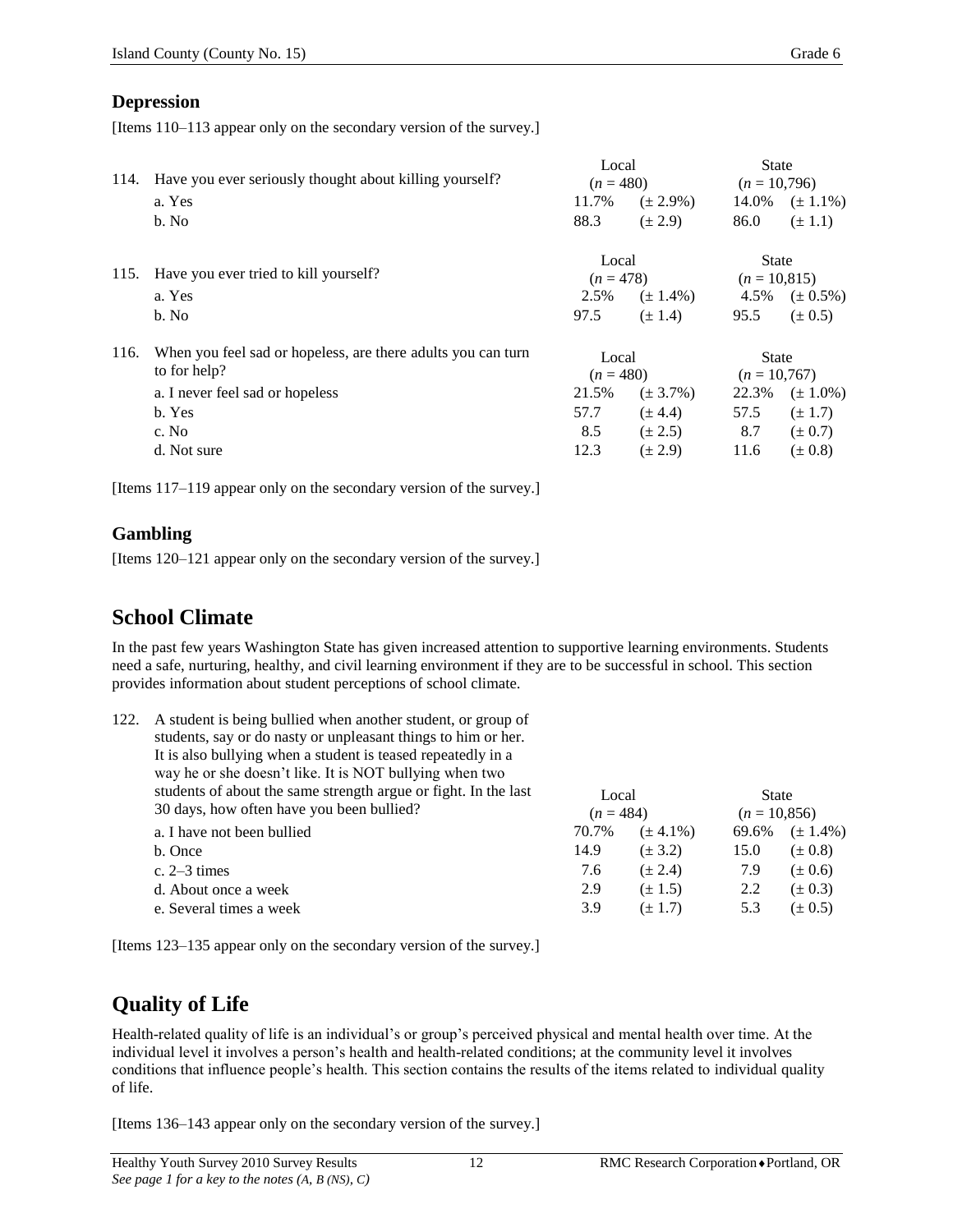| 144. | Has your parent or guardian served in the military (Army,       |       |               |       |               |  |
|------|-----------------------------------------------------------------|-------|---------------|-------|---------------|--|
|      | Navy, Air Force, Marines, Coast Guard, National Guard,          | Local |               | State |               |  |
|      | and Reserves)?                                                  |       | $(n = 509)$   |       | $(n=11,461)$  |  |
|      | a. No                                                           | 35.6% | $(\pm 4.2\%)$ | 65.2% | $(\pm 2.0\%)$ |  |
|      | b. Yes                                                          | 56.0  | $(\pm 4.3)$   | 23.2  | $(\pm 2.1)$   |  |
|      | c. Not sure                                                     | 8.5   | $(\pm 2.4)$   | 11.7  | $(\pm 0.9)$   |  |
|      | [Item 145 appears only on the secondary version of the survey.] |       |               |       |               |  |

|                                                  | Local       | State<br>$(n=11.298)$  |  |                        |
|--------------------------------------------------|-------------|------------------------|--|------------------------|
| 146. Do you have goals and plans for the future? | $(n = 500)$ |                        |  |                        |
| a. No                                            |             | $13.8\%$ $(\pm 3.0\%)$ |  | $12.6\%$ $(\pm 0.9\%)$ |
| b. Yes                                           | 86.2        | $(\pm 3.0)$            |  |                        |

## **Risk and Protective Factors**

Decades of research have shown that certain risk factors are associated with increased likelihood of health risk behaviors including ATOD use, violence, and delinquent behaviors. Similarly, research has shown that protective factors exert a positive influence against the negative influence of risk factors. The survey included substantial coverage of risk and protective factors based on the work of Drs. Hawkins and Catalano and associates at the University of Washington. The premise of the risk reduction and protective factor enhancement approach to prevention is that preventing a problem before it occurs requires addressing the factors that predict the problem. Ideally, this strategy entails discovering the causes of the problem behavior and influencing those causes. Many of the survey items were used to assess students' status on risk and protective factors in the community, school, and peer-individual domains. Composite scales were computed for use in local program planning.

The table on the following page provides the complete list of risk and protective factors and indicates the years the Healthy Youth Survey has included each factor.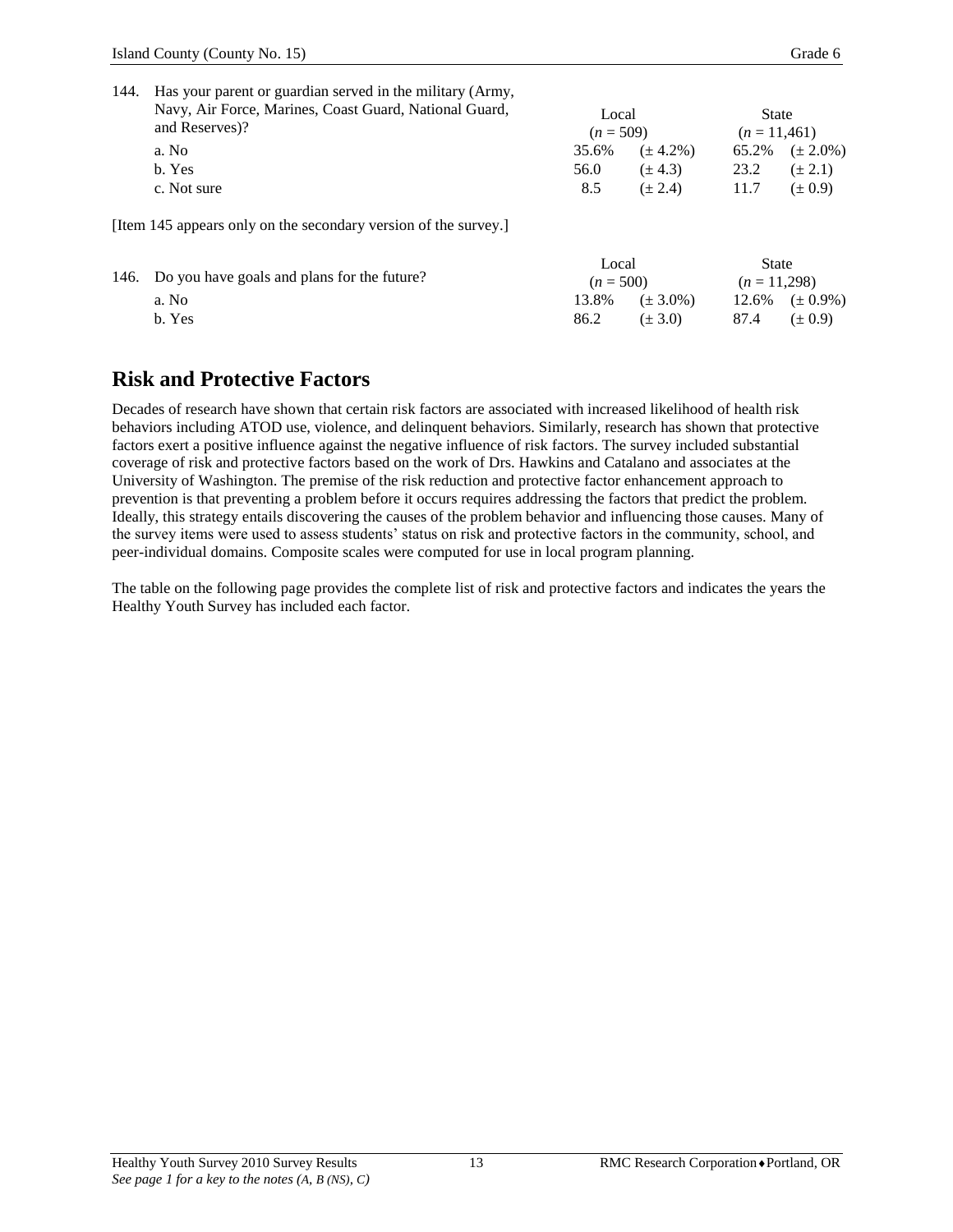### **Risk and Protective Factor Framework and Reporting Schedule**

|                                               | Healthy Youth Survey Administration Year |                              |                         |                         |                                    |                                  |                                     |                                    |
|-----------------------------------------------|------------------------------------------|------------------------------|-------------------------|-------------------------|------------------------------------|----------------------------------|-------------------------------------|------------------------------------|
|                                               | 1995                                     | 1998                         | 2000                    | 2002                    | 2004                               | 2006                             | 2008                                | 2010                               |
| <b>Community Risk Factors</b>                 |                                          |                              |                         |                         |                                    |                                  |                                     |                                    |
| Low Neighborhood Attachment                   | X                                        | X                            | X                       | $X^{\text{S}}$          |                                    | $X^{\text{S}}$                   | $X^{\mathcal{S}}$                   | $X^{\text{S}}$                     |
| Community Disorganization                     | $\overline{\mathsf{x}}$                  |                              |                         |                         |                                    |                                  |                                     |                                    |
| <b>Transitions and Mobility</b>               | X                                        |                              |                         |                         | $X^{\text{S}}$                     |                                  |                                     |                                    |
|                                               |                                          |                              |                         |                         |                                    |                                  |                                     |                                    |
| Perceived Availability of Drugs               | х                                        | х                            | х                       | X.                      | х                                  | х                                | х                                   | х                                  |
| Perceived Availability of Handguns            | X                                        | X                            | X                       | $X^{\mathcal{S}}$       | $\chi^{\text{S}}$                  | $\chi^{\text{S}}$                | $\chi^{\text{S}}$                   |                                    |
| Laws And Norms Favorable to Drug Use          | $\overline{\mathsf{x}}$                  | X                            | $\overline{\mathsf{x}}$ | $\overline{\mathsf{x}}$ | $\overline{\mathsf{x}}$            | $\overline{\mathsf{x}}$          | $\overline{\mathsf{x}}$             |                                    |
| <b>Community Protective Factors</b>           |                                          |                              |                         |                         |                                    |                                  |                                     |                                    |
| Opportunities for Prosocial Involvement       |                                          |                              | X                       | X                       | $x^s$                              | $x^s$                            | $X^{\mathsf{S}}$                    | $\mathsf{x}^{\mathsf{s}}$          |
| Rewards for Prosocial Involvement             | X                                        | $\mathsf X$                  | X                       | $\mathsf{x}$            | X                                  | X                                | $\pmb{\times}$                      | $X_{E}$                            |
|                                               |                                          |                              |                         |                         |                                    |                                  |                                     |                                    |
| <b>Family Risk Factors</b>                    |                                          |                              |                         |                         |                                    |                                  |                                     |                                    |
| Family History of Antisocial Behavior         | $\overline{\mathsf{x}}$                  |                              |                         |                         |                                    |                                  |                                     |                                    |
| Poor Family Management                        | X                                        |                              |                         | $X^{S, \dagger}$        | $X^{S, \dagger}$                   | $X^{S, \dagger}$                 | $X^{S, \dagger}$                    | $X^{S, \dagger}$                   |
| Family Conflict                               |                                          |                              |                         |                         |                                    |                                  |                                     |                                    |
| Parental Attitudes Favorable towards Drug Use |                                          |                              |                         |                         | $X^{S, \dagger}$                   |                                  | $X^{S, \dagger}$                    | $X^S$                              |
| Parental Attitudes Favorable to Antisocial    |                                          |                              |                         |                         |                                    |                                  |                                     |                                    |
| Behavior                                      | X                                        |                              |                         |                         | $X^{S, \dagger}$                   |                                  |                                     |                                    |
| Antisocial Behavior Among Familiar Adults     |                                          |                              |                         | $X^{\text{S}}$          |                                    |                                  |                                     |                                    |
| <b>Family Protective Factors</b>              |                                          |                              |                         |                         |                                    |                                  |                                     |                                    |
| Attachment                                    |                                          |                              |                         |                         |                                    |                                  |                                     |                                    |
| Opportunities for Prosocial Involvement       | Χ                                        |                              |                         | $X^\dagger$             | $X^{E, \dagger}$                   | $X^{\dagger}$                    | $x^{\dagger}$                       | $X^1$                              |
| Rewards for Prosocial Involvement             | Χ                                        |                              |                         | $\mathsf{X}^\dagger$    | $X^{E, \dagger}$                   | $\overline{x^{\dagger}}$         | $x^{\dagger}$                       | $x^{\dagger}$                      |
|                                               |                                          |                              |                         |                         |                                    |                                  |                                     |                                    |
| <b>School Risk Factors</b>                    |                                          |                              |                         |                         |                                    |                                  |                                     |                                    |
| Academic Failure                              | X                                        | Χ                            | Χ                       | X                       | X                                  | Χ                                | $\overline{X}$                      | $\overline{X}$                     |
| Low Commitment to School                      | $\overline{\mathsf{x}}$                  | $\overline{\mathsf{x}}$      | $\overline{\mathsf{x}}$ | $\overline{\mathsf{x}}$ | $\overline{\mathsf{x}}$            | $\overline{\mathsf{x}}$          | $\overline{\mathsf{x}}$             | $\overline{\mathsf{x}}$            |
| <b>School Protective Factors</b>              |                                          |                              |                         |                         |                                    |                                  |                                     |                                    |
| Opportunities for Prosocial Involvement       | Χ                                        | Χ                            | X                       | $x^s$                   | $x^s$                              | $x^s$                            | $x^s$                               | $x^s$                              |
| Rewards for Prosocial Involvement             | $\overline{\mathsf{x}}$                  | $\overline{\mathsf{x}}$      | X                       | $\times$                | $\overline{X}$                     | $\overline{\mathsf{x}}$          | $\overline{\mathsf{x}}$             | X                                  |
| <b>Peer-Individual Risk Factors</b>           |                                          |                              |                         |                         |                                    |                                  |                                     |                                    |
| Rebelliousness                                | Χ                                        | Χ                            |                         |                         |                                    |                                  |                                     |                                    |
| Gang Involvement                              |                                          |                              |                         |                         |                                    |                                  |                                     |                                    |
| Perceived Risk of Drug Use                    |                                          | Χ                            | X                       | Х                       | X                                  | Х                                | X                                   | Χ                                  |
| Early Initiation of Drug Use                  |                                          |                              | X                       | $X^{\mathcal{S}}$       | $X^{\mathsf{S}}$                   | $X^{\mathsf{S}}$                 | $X^{\mathcal{S}}$                   | $X^{\rm S}$                        |
| Early Initiation of Antisocial Behavior       | Χ                                        | X                            | $\overline{\mathsf{x}}$ | $X^{\text{S}}$          | $X^{\text{S}}$                     | $\mathsf{X}^{\textsf{S}}$        | $x^s$                               | $\mathsf{x}^{\mathsf{s}}$          |
| Favorable Attitudes Towards Drug Use          | $\overline{X}$                           | $\overline{\mathsf{x}}$      | X                       | X                       | $\mathsf X$                        | X                                | $\mathsf X$                         | X                                  |
| Favorable Attitudes Towards Antisocial        |                                          |                              |                         |                         |                                    |                                  |                                     |                                    |
| Behavior                                      | $\frac{x}{x}$                            | Χ<br>$\overline{\mathsf{x}}$ | X                       | $X^{\mathsf{S}}$        | $x^s$                              | $X^{\text{S}}$                   | $X^{\mathsf{S}}$                    | $X^S$                              |
| <b>Sensation Seeking</b>                      |                                          |                              |                         | $X^{\text{S}}$          | $x^s$                              |                                  | $x^s$                               |                                    |
| Rewards for Antisocial Involvement            |                                          | X                            | X                       | $X^{\mathsf{S}}$        | $X^{\mathsf{S}}$                   | $x^s$<br>$X^{\mathsf{S}}$        | $X^{\mathsf{S}}$                    | $x^s$                              |
| Friends' Use of Drugs                         | X                                        | Χ                            | X                       |                         |                                    |                                  |                                     |                                    |
| <b>Interaction With Antisocial Peers</b>      | X                                        | Χ                            |                         | $X^{\text{S}}$          | $X^{\mathsf{S}}$<br>$X^{\text{S}}$ | $X^{\text{S}}$<br>$X^{\text{S}}$ | $X^{\mathcal{S}}$<br>$X^{\text{S}}$ | $x^s$<br>$\mathsf{X}^{\textsf{S}}$ |
| Intentions to Use                             |                                          |                              |                         |                         |                                    |                                  |                                     |                                    |
| <b>Peer-Individual Protective Factors</b>     |                                          |                              |                         |                         |                                    |                                  |                                     |                                    |
| <b>Interaction With Prosocial Peers</b>       |                                          |                              |                         |                         | X                                  | X                                | Χ                                   | $X^{\text{S}}$                     |
| Belief in the Moral Order                     | X                                        | X                            | X                       | $X^{\text{S}}$          | $x^s$                              | $x^s$                            | $\overline{X}^{\overline{S}}$       | $x^s$                              |
| Prosocial Involvement                         |                                          |                              |                         |                         | X                                  | X                                | $X_{E}$                             | $X_{E}$                            |
| Rewards for Prosocial Involvement             |                                          |                              |                         |                         |                                    |                                  |                                     |                                    |
| Social Skills                                 | X                                        | X                            | $X^{\text{S}}$          | $X^{\text{S}}$          | $x^s$                              | $x^s$                            | $X^{\text{S}}$                      | $x^s$                              |
| Religiosity                                   |                                          | $\overline{\mathsf{x}}$      |                         |                         |                                    |                                  |                                     |                                    |

*Note.*  $S =$  Included only on the secondary version;  $E =$  Included only on the elementary version;  $\dot{\tau} =$  Based on optional items.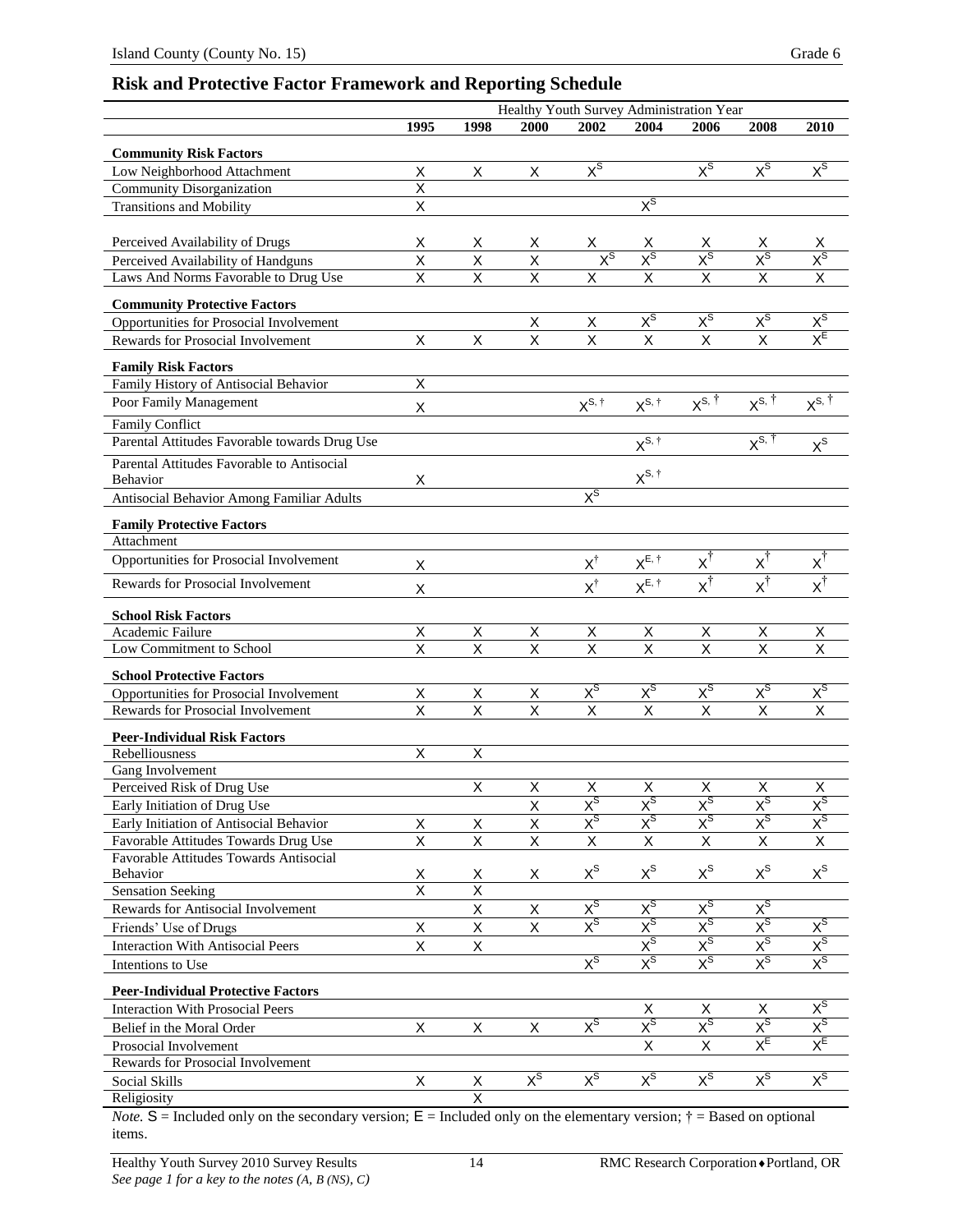For each *risk* factor scale, the percentage of students who are at risk (i.e., who agreed with statements that predict ATOD use or other problem behaviors) is reported; higher percentages indicate that *more* students are likely to engage in problem behaviors. For each *protective* factor scale, the percentage of students who are resilient (i.e., who agreed with statements that predict the ability to resist ATOD use or other problem behaviors) is reported; higher percentages indicate that *fewer* students are likely to engage in problem behaviors. These percentages are based on computational methods provided by the University of Washington's Social Development Research Group.

| <b>Community Risk Factors</b>                           | Local       |                                                                     |                 | <b>State</b>           |  |
|---------------------------------------------------------|-------------|---------------------------------------------------------------------|-----------------|------------------------|--|
|                                                         | $(n = 466)$ |                                                                     | $(n = 10,671)$  |                        |  |
| Perceived Availability of Drugs (Items 150-153)         |             | $19.1\%$ (± 3.6%)                                                   |                 | 22.6% $(\pm 1.3\%)$    |  |
|                                                         | $(n = 486)$ |                                                                     | $(n = 11,024)$  |                        |  |
| Laws And Norms Favorable to Drug Use (Items 155-160)    | 36.8%       | $(\pm 4.3\%)$                                                       |                 | 36.5% $(\pm 1.6\%)$    |  |
| <b>Community Protective Factors</b>                     | Local       |                                                                     | <b>State</b>    |                        |  |
|                                                         |             | $(n = 496)$                                                         | $(n = 11,202)$  |                        |  |
| Rewards for Prosocial Involvement (Items 165-167)       | 32.1%       | $(\pm 4.1\%)$                                                       |                 | 35.9% $(\pm 1.3\%)$    |  |
| <b>Family Risk Factors</b>                              |             | [Only on the secondary version of the survey.]                      |                 |                        |  |
| <b>Family Protective Factors</b>                        | Local       |                                                                     | <b>State</b>    |                        |  |
|                                                         |             |                                                                     |                 |                        |  |
| Opportunities for Prosocial Involvement (Items 176–178) |             | $(n = 441)$<br>$(n = 8,868)$<br>53.7% $(\pm 4.6\%)$ 53.2% $(\pm 1)$ |                 | 53.2% $(\pm 1.9\%)$    |  |
|                                                         |             | $(n = 442)$                                                         | $(n = 8,832)$   |                        |  |
| Rewards for Prosocial Involvement (Items 179–182)       |             | $57.2\%$ $(\pm 4.6\%)$                                              |                 | 56.8% $(\pm 2.1\%)$    |  |
| <b>School Risk Factors</b>                              | Local       |                                                                     | <b>State</b>    |                        |  |
|                                                         | $(n = 465)$ |                                                                     | $(n = 10, 733)$ |                        |  |
| Academic Failure (Items 186-187)                        | 38.9%       | $(\pm 4.4\%)$                                                       |                 | 41.9% $(\pm 2.0\%)$    |  |
|                                                         |             | $(n = 507)$                                                         | $(n = 11,424)$  |                        |  |
| Low Commitment to School (Items 188-194)                | 41.0%       | $(\pm 4.3\%)$                                                       |                 | 38.9% $(\pm 1.5\%)$    |  |
| <b>School Protective Factors</b>                        | Local       |                                                                     | <b>State</b>    |                        |  |
|                                                         | $(n = 505)$ |                                                                     | $(n = 11,335)$  |                        |  |
| Rewards for Prosocial Involvement (Items 200–203)       | 44.0%       | $(\pm 4.3\%)$                                                       |                 | 49.5% $(\pm 1.6\%)$    |  |
| <b>Peer-Individual Risk Factors</b>                     | Local       |                                                                     | <b>State</b>    |                        |  |
|                                                         | $(n = 413)$ |                                                                     | $(n = 9,134)$   |                        |  |
| Perceived Risk of Drug Use (Items 204–207)              | 35.4%       | $(\pm 4.6\%)$                                                       |                 | $40.3\%$ $(\pm 2.4\%)$ |  |
|                                                         | $(n = 462)$ |                                                                     | $(n = 10,452)$  |                        |  |
| Favorable Attitudes Towards Drug Use (Items 218-221)    | 17.1%       | $(\pm 3.4\%)$                                                       |                 | 20.9% $(\pm 1.5\%)$    |  |
| <b>Peer-Individual Protective Factors</b>               | Local       |                                                                     | <b>State</b>    |                        |  |
|                                                         | $(n = 497)$ |                                                                     | $(n = 11,195)$  |                        |  |
| Prosocial Involvement (Items 250-252)                   | 39.8%       | $(\pm 4.3\%)$                                                       |                 | 39.7% $(\pm 2.0\%)$    |  |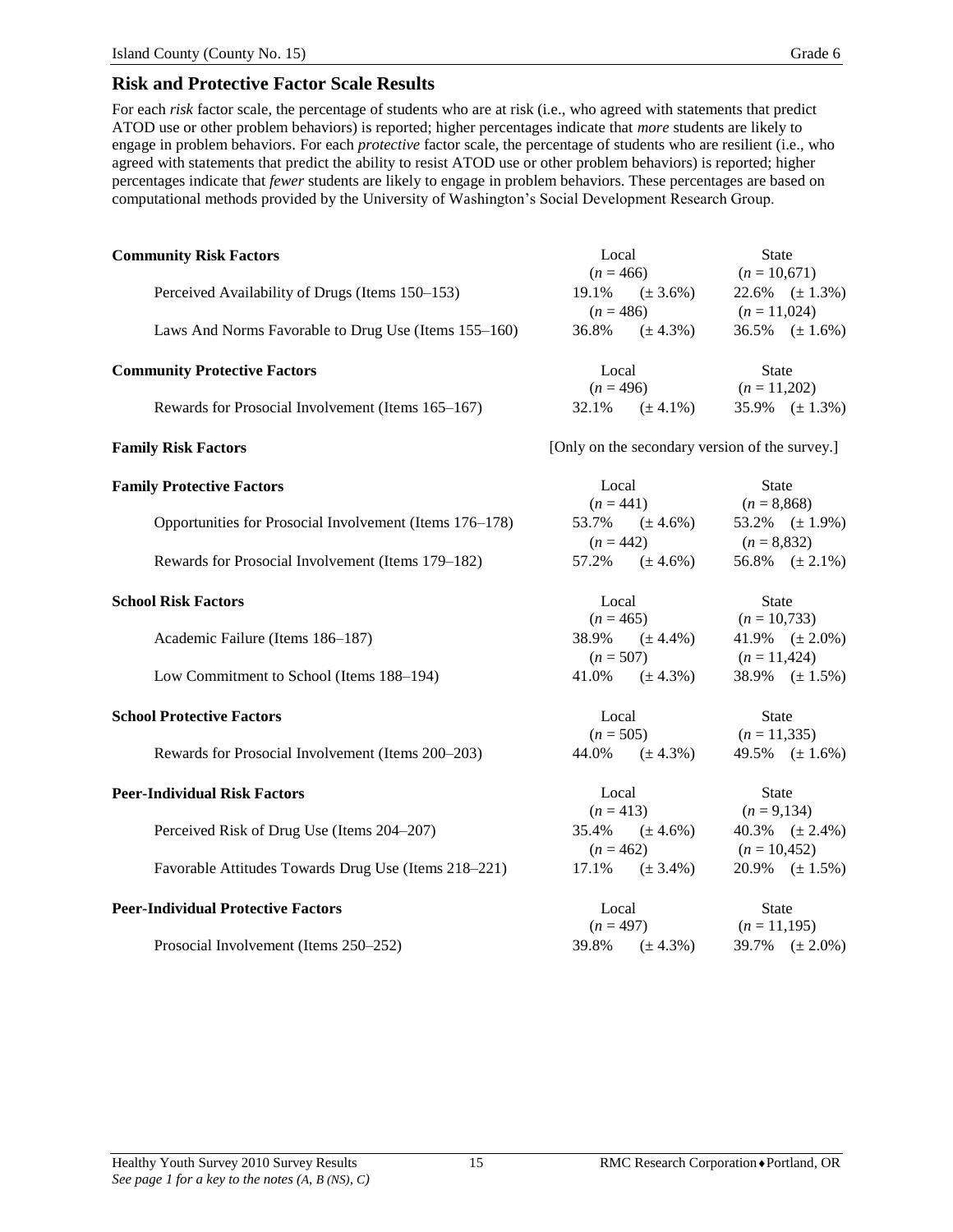### **Graph of Scale Results**

### **Risk and Protective Factors**

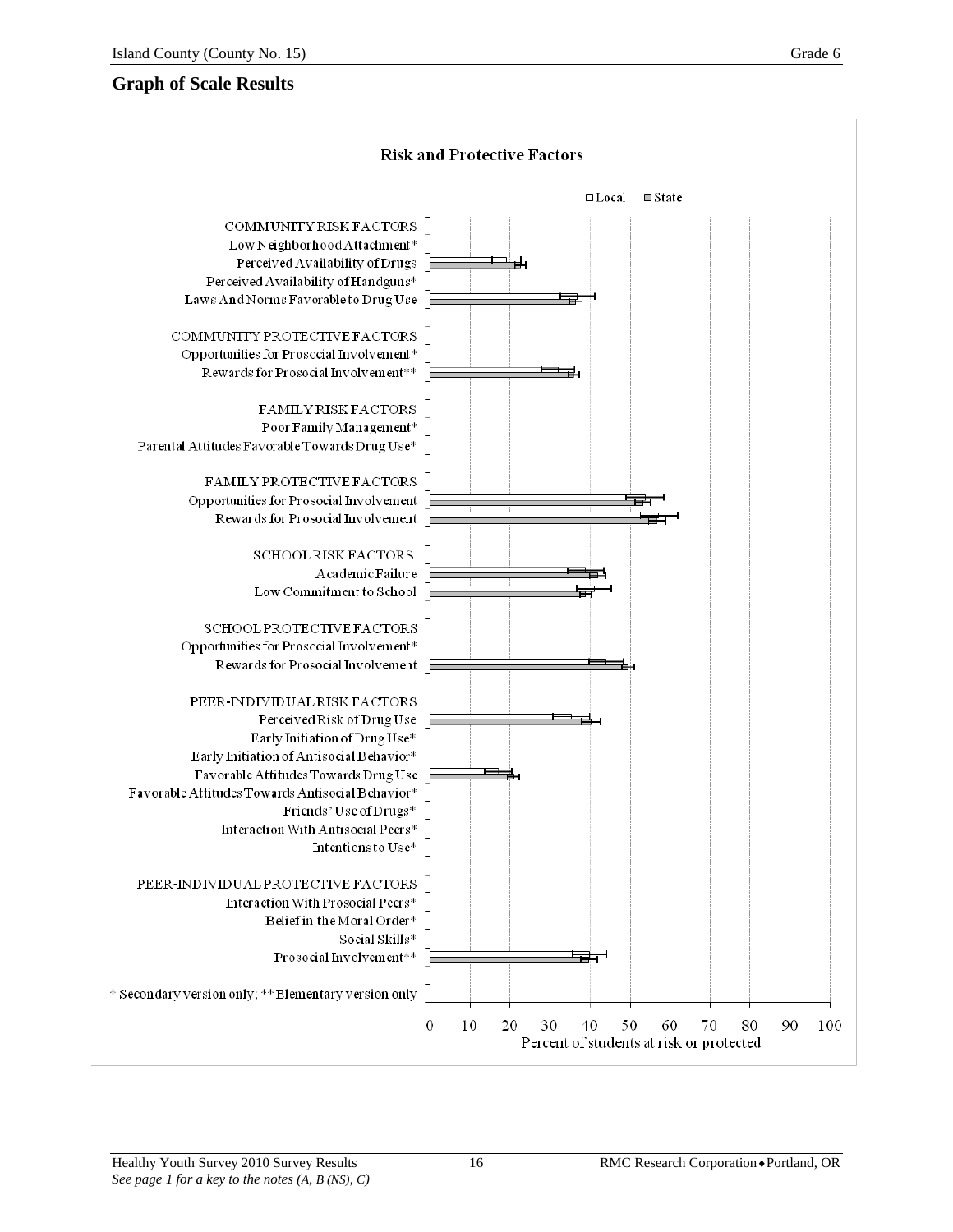## **Risk and Protective Factors: Individual Item Results**

The remainder of the report provides results for the individual items used to compute the risk and protective factors.

### **Community Domain**

[Items 147–149 appear only on the secondary version of the survey.]

| 150. | If you wanted to get some beer, wine, or hard liquor (for<br>example, vodka, whiskey, or gin), how easy would it be for        | Local       |               | State          |               |
|------|--------------------------------------------------------------------------------------------------------------------------------|-------------|---------------|----------------|---------------|
|      | you to get some?                                                                                                               | $(n = 477)$ |               | $(n = 10,760)$ |               |
|      | a. Very hard                                                                                                                   | 75.1%       | $(\pm 3.9\%)$ | 69.5%          | $(\pm 1.2\%)$ |
|      | b. Sort of hard                                                                                                                | 12.0        | $(\pm 2.9)$   | 15.6           | $(\pm 0.8)$   |
|      | c. Sort of easy                                                                                                                | 9.9         | $(\pm 2.7)$   | 8.2            | $(\pm 0.5)$   |
|      | d. Very easy                                                                                                                   | 3.1         | $(\pm 1.6)$   | 6.8            | $(\pm 0.5)$   |
|      |                                                                                                                                |             |               |                |               |
| 151. | If you wanted to get some cigarettes, how easy would it be                                                                     | Local       |               | <b>State</b>   |               |
|      | for you to get some?                                                                                                           | $(n = 470)$ |               | $(n = 10,702)$ |               |
|      | a. Very hard                                                                                                                   | 73.6%       | $(\pm 4.0\%)$ | 71.2%          | $(\pm 1.4\%)$ |
|      | b. Sort of hard                                                                                                                | 13.0        | $(\pm 3.0)$   | 13.5           | $(\pm 0.6)$   |
|      | c. Sort of easy                                                                                                                | 7.5         | $(\pm 2.4)$   | 7.9            | $(\pm 0.6)$   |
|      | d. Very easy                                                                                                                   | 6.0         | $(\pm 2.1)$   | 7.4            | $(\pm 0.7)$   |
|      |                                                                                                                                |             |               |                |               |
| 152. | If you wanted to get some marijuana, how easy would it be                                                                      | Local       |               | <b>State</b>   |               |
|      | for you to get some?                                                                                                           | $(n = 464)$ |               | $(n = 10,635)$ |               |
|      | a. Very hard                                                                                                                   | 88.2%       | $(\pm 2.9\%)$ | 84.3%          | $(\pm 1.4\%)$ |
|      | b. Sort of hard                                                                                                                | 6.3         | $(\pm 2.2)$   | 7.2            | $(\pm 0.6)$   |
|      | c. Sort of easy                                                                                                                | 3.7         | $(\pm 1.7)$   | 4.3            | $(\pm 0.6)$   |
|      | d. Very easy                                                                                                                   | 1.9         | $(\pm 1.3)$   | 4.3            | $(\pm 0.6)$   |
|      |                                                                                                                                |             |               |                |               |
| 153. | If you wanted to get a drug like cocaine, LSD, or                                                                              | Local       |               | <b>State</b>   |               |
|      | amphetamines, how easy would it be for you to get some?                                                                        | $(n = 462)$ |               | $(n = 10,590)$ |               |
|      | a. Very hard                                                                                                                   | 91.6%       | $(\pm 2.5\%)$ | 87.5%          | $(\pm 0.9\%)$ |
|      | b. Sort of hard                                                                                                                | 5.2         | $(\pm 2.0)$   | 7.1            | $(\pm 0.6)$   |
|      | c. Sort of easy                                                                                                                | 2.6         | $(\pm 1.5)$   | 2.8            | $(\pm 0.4)$   |
|      | d. Very easy                                                                                                                   | 0.7         | $(\pm 0.7)$   | 2.7            | $(\pm 0.4)$   |
|      | [Item 154 appears only on the secondary version of the survey.]                                                                |             |               |                |               |
|      |                                                                                                                                |             |               |                |               |
| 155. | How wrong would most adults in your neighborhood $C/$<br>neighborhood or community <sup>A</sup> think it was for kids your age |             |               |                |               |
|      | to use marijuana?                                                                                                              | Local       |               | State          |               |
|      |                                                                                                                                | $(n = 485)$ |               | $(n = 11,075)$ |               |
|      | a. Very wrong                                                                                                                  | 85.0%       | $(\pm 3.2\%)$ | 83.5%          | $(\pm 1.4\%)$ |
|      | b. Wrong                                                                                                                       | 9.9         | $(\pm 2.7)$   | 10.4           | $(\pm 0.8)$   |
|      | c. A little bit wrong                                                                                                          | 3.3         | $(\pm 1.6)$   | 3.9            | $(\pm 0.5)$   |
|      | d. Not wrong at all                                                                                                            | 1.9         | $(\pm 1.2)$   | 2.2            | $(\pm 0.4)$   |
| 156. | How wrong would most adults in your neighborhood <sup><math>C/</math></sup>                                                    |             |               |                |               |
|      | neighborhood or community <sup>A</sup> think it was for kids your age                                                          | Local       |               | State          |               |
|      | to drink alcohol?                                                                                                              | $(n = 491)$ |               | $(n = 11,097)$ |               |
|      | a. Very wrong                                                                                                                  | 80.2%       | $(\pm 3.5\%)$ | 78.1%          | $(\pm 1.1\%)$ |
|      | b. Wrong                                                                                                                       | 15.7        | $(\pm 3.2)$   | 14.6           | $(\pm 0.7)$   |
|      | c. A little bit wrong                                                                                                          | 2.7         | $(\pm 1.4)$   | 5.0            | $(\pm 0.5)$   |
|      |                                                                                                                                | 1.4         | $(\pm 1.0)$   | 2.2            | $(\pm 0.4)$   |
|      | d. Not wrong at all                                                                                                            |             |               |                |               |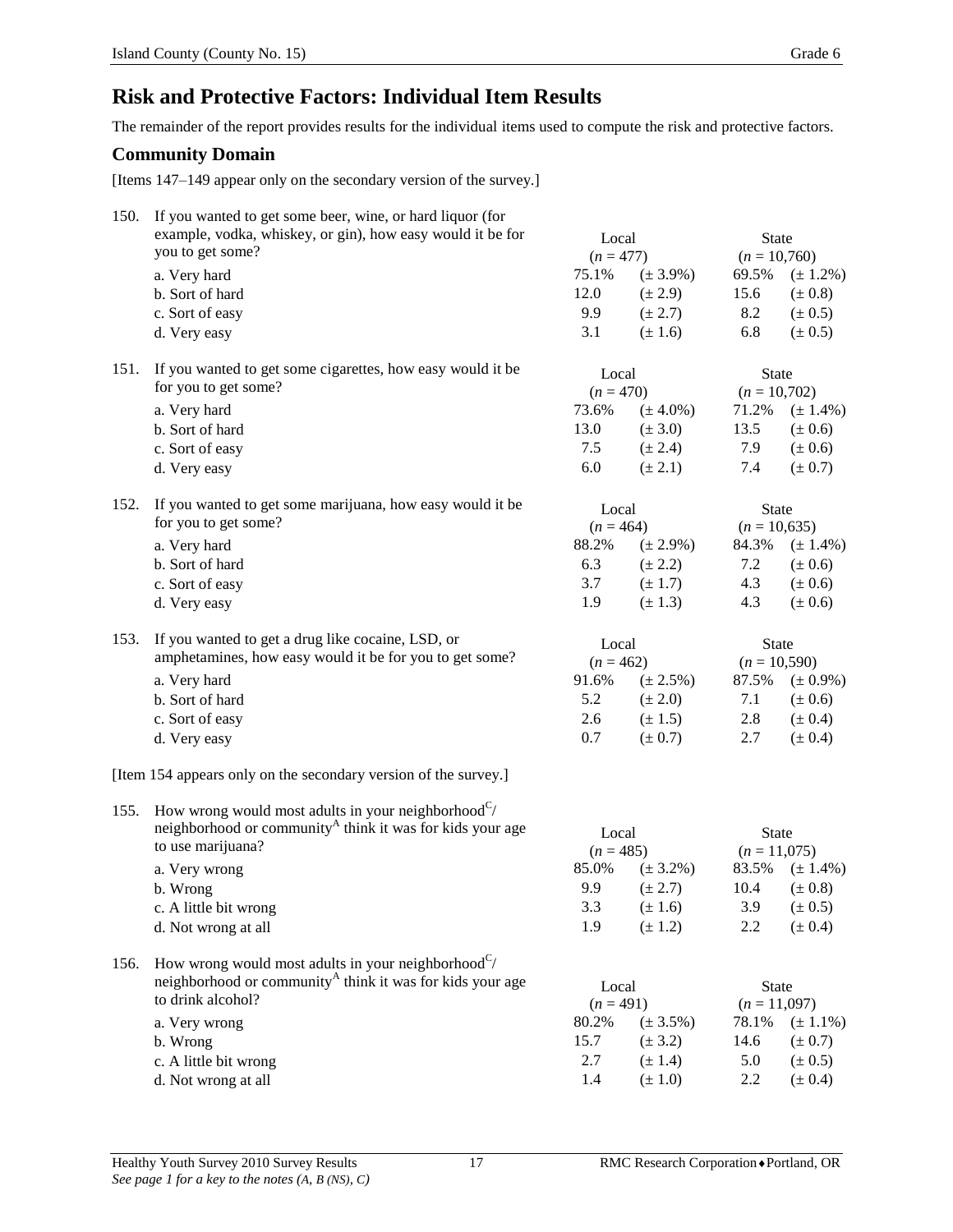| 157. | How wrong would most adults in your neighborhood $C/$                        |             |               |                |                     |  |
|------|------------------------------------------------------------------------------|-------------|---------------|----------------|---------------------|--|
|      | neighborhood or community <sup>A</sup> think it was for kids your age        |             | Local         | <b>State</b>   |                     |  |
|      | to smoke cigarettes?                                                         | $(n = 492)$ |               | $(n = 11,098)$ |                     |  |
|      | a. Very wrong                                                                | 81.3%       | $(\pm 3.4\%)$ | 79.3%          | $(\pm 1.1\%)$       |  |
|      | b. Wrong                                                                     | 13.0        | $(\pm 3.0)$   | 13.3           | $(\pm 0.6)$         |  |
|      | c. A little bit wrong                                                        | 4.7         | $(\pm 1.9)$   | 4.7            | $(\pm 0.5)$         |  |
|      | d. Not wrong at all                                                          | 1.0         | $(\pm 0.9)$   | 2.7            | $(\pm 0.4)$         |  |
| 158. | If a kid drank some beer, wine, or hard liquor (for example,                 |             |               |                |                     |  |
|      | vodka, whiskey, or gin) in your neighborhood <sup><math>C/</math></sup>      | Local       |               | <b>State</b>   |                     |  |
|      | community <sup>A</sup> would he or she be caught by the police?              | $(n = 491)$ |               | $(n = 10,971)$ |                     |  |
|      | a. NO!                                                                       | 12.6%       | $(\pm 2.9\%)$ |                | 12.0% $(\pm 0.8\%)$ |  |
|      | b. no                                                                        | 28.3        | $(\pm 4.0)$   | 27.0           | $(\pm 1.2)$         |  |
|      | c. yes                                                                       | 31.6        | $(\pm 4.1)$   | 32.1           | $(\pm 1.1)$         |  |
|      | d. YES!                                                                      | 27.5        | $(\pm 3.9)$   | 29.0           | $(\pm 1.2)$         |  |
| 159. | If a kid carried a handgun in your neighborhood <sup>C</sup> /               | Local       |               | <b>State</b>   |                     |  |
|      | community <sup><math>A</math></sup> would he or she be caught by the police? | $(n = 482)$ |               | $(n = 10,990)$ |                     |  |
|      | a. NO!                                                                       | 7.5%        | $(\pm 2.4\%)$ | 8.6%           | $(\pm 0.6\%)$       |  |
|      | b. no                                                                        | 16.0        | $(\pm 3.3)$   | 13.1           | $(\pm 0.8)$         |  |
|      | c. yes                                                                       | 28.8        | $(\pm 4.0)$   | 28.5           | $(\pm 1.0)$         |  |
|      | d. YES!                                                                      | 47.7        | $(\pm 4.5)$   | 49.9           | $(\pm 1.3)$         |  |
| 160. | If a kid smoked marijuana in your neighborhood <sup><math>C/</math></sup>    | Local       |               | <b>State</b>   |                     |  |
|      | community <sup>A</sup> would he or she be caught by the police?              | $(n = 484)$ |               | $(n = 10,929)$ |                     |  |
|      | a. NO!                                                                       | 9.1%        | $(\pm 2.6\%)$ | 9.4%           | $(\pm 0.8\%)$       |  |
|      | $b$ . no                                                                     | 21.3        | $(\pm 3.6)$   | 20.0           | $(\pm 1.1)$         |  |
|      | c. yes                                                                       | 33.5        | $(\pm 4.2)$   | 33.1           | $(\pm 1.1)$         |  |
|      | d. YES!                                                                      | 36.2        | $(\pm 4.3)$   | 37.5           | $(\pm 1.4)$         |  |

[Item 161 appears only on the secondary version of the survey.]

#### *Which of the following activities for people your age are available in your community?*

[Item 162–164 appears only on the secondary version of the survey.]

| 165. | My neighbors notice when I am doing a good job and let me<br>know. | Local<br>$(n = 500)$ |               | <b>State</b><br>$(n = 11,205)$ |               |
|------|--------------------------------------------------------------------|----------------------|---------------|--------------------------------|---------------|
|      | a. NO!                                                             | 41.4%                | $(\pm 4.3\%)$ | 40.8%                          | $(\pm 1.7\%)$ |
|      | $b$ . no                                                           | 35.4                 | $(\pm 4.2)$   | 33.8                           | $(\pm 1.3)$   |
|      | c. yes                                                             | 17.8                 | $(\pm 3.4)$   | 18.8                           | $(\pm 0.9)$   |
|      | d. YES!                                                            | 5.4                  | $(\pm 2.0)$   | 6.7                            | $(\pm 0.4)$   |
| 166. | There are people in my neighborhood who encourage me to            | Local                |               | <b>State</b>                   |               |
|      | do my best.                                                        | $(n = 494)$          |               | $(n=11,206)$                   |               |
|      | a. NO!                                                             | 28.5%                | $(\pm 4.0\%)$ | 28.7%                          | $(\pm 1.3\%)$ |
|      | $b$ . no                                                           | 32.0                 | $(\pm 4.1)$   | 27.4                           | $(\pm 0.9)$   |
|      | c. yes                                                             | 28.7                 | $(\pm 4.0)$   | 30.0                           | $(\pm 1.1)$   |
|      | d. YES!                                                            | 10.7                 | $(\pm 2.7)$   | 13.9                           | $(\pm 0.7)$   |
| 167. | There are people in my neighborhood who are proud of me            | Local                |               | <b>State</b>                   |               |
|      | when I do something well.                                          | $(n = 494)$          |               | $(n=11,154)$                   |               |
|      | a. NO!                                                             | 30.0%                | $(\pm 4.0\%)$ | 28.0%                          | $(\pm 1.2\%)$ |
|      | $b$ . no                                                           | 31.4                 | $(\pm 4.1)$   | 28.3                           | $(\pm 1.0)$   |
|      | c. yes                                                             | 29.0                 | $(\pm 4.0)$   | 31.6                           | $(\pm 1.2)$   |
|      | d. YES!                                                            | 9.7                  | $(\pm 2.6)$   | 12.1                           | $(\pm 0.7)$   |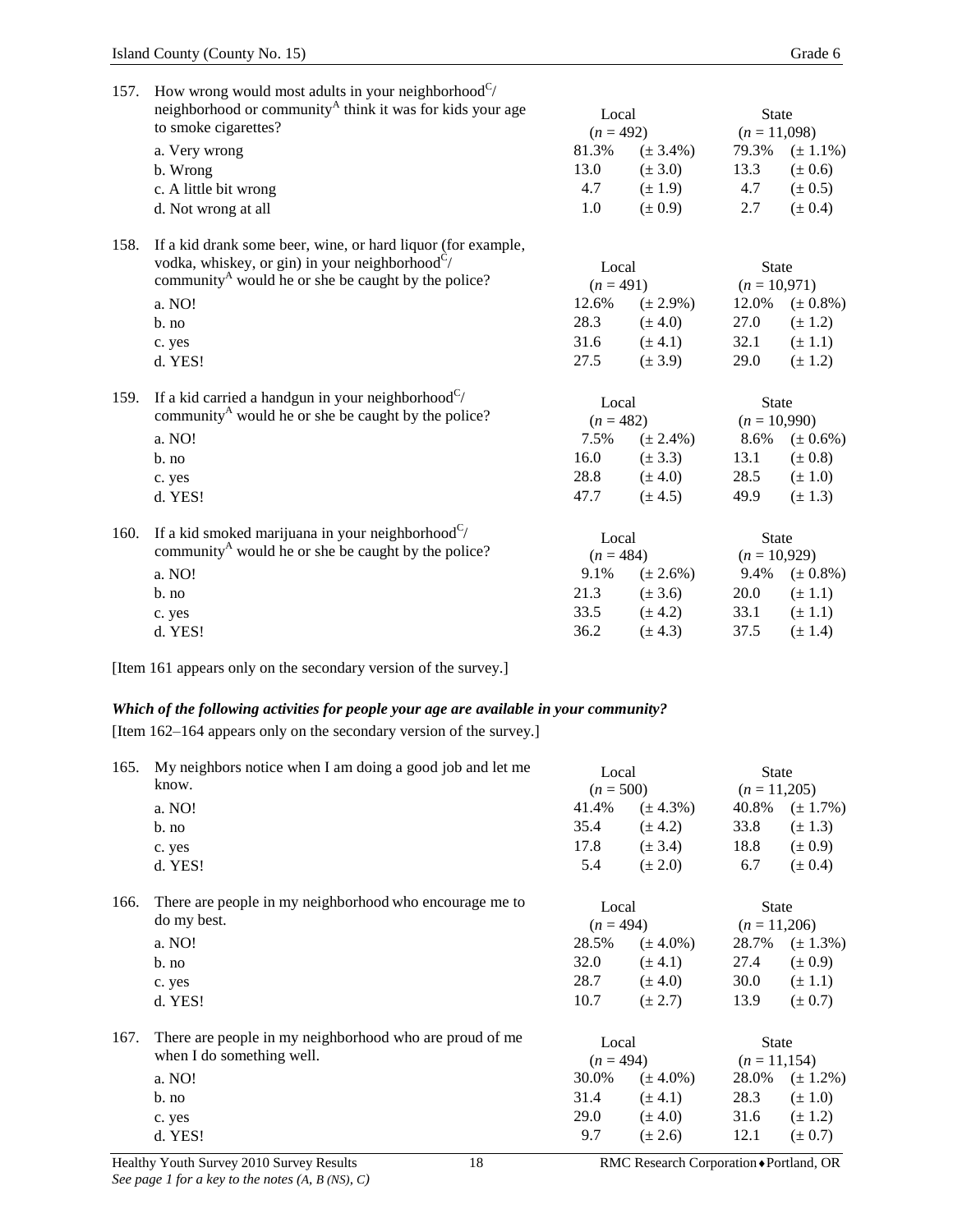### **Family Domain**

*The next set of questions asks about your family. When answering these questions, please think about the people you consider to be your family—parents, stepparents, grandparents, aunts, uncles, etc.*

[Items 168–175 appear only on the secondary version of the survey.]

| 176. | If I had a personal problem, I could ask my mom or dad for<br>help. $†$                        | Local<br>$(n = 441)$ |                              | <b>State</b><br>$(n = 8,838)$ |                            |
|------|------------------------------------------------------------------------------------------------|----------------------|------------------------------|-------------------------------|----------------------------|
|      | a. NO!                                                                                         | 5.7%                 |                              | 6.4%                          |                            |
|      |                                                                                                | 6.6                  | $(\pm 2.2\%)$<br>$(\pm 2.3)$ | 7.1                           | $(\pm 0.6\%)$              |
|      | $b$ . no                                                                                       | 29.0                 | $(\pm 4.2)$                  | 29.4                          | $(\pm 0.7)$                |
|      | c. yes<br>d. YES!                                                                              | 58.7                 | $(\pm 4.6)$                  | 57.1                          | $(\pm 1.1)$<br>$(\pm 1.7)$ |
|      |                                                                                                |                      |                              |                               |                            |
| 177. | My parents give me lots of chances to do fun things with                                       | Local                |                              | <b>State</b>                  |                            |
|      | them. $†$                                                                                      | $(n = 443)$          |                              | $(n = 8,939)$                 |                            |
|      | a. NO!                                                                                         | 5.6%                 | $(\pm 2.2\%)$                | 5.8%                          | $(\pm 0.6\%)$              |
|      | b. no                                                                                          | 14.5                 | $(\pm 3.3)$                  | 12.3                          | $(\pm 0.9)$                |
|      | c. yes                                                                                         | 40.9                 | $(\pm 4.6)$                  | 39.9                          | $(\pm 1.1)$                |
|      | d. YES!                                                                                        | 39.1                 | $(\pm 4.5)$                  | 42.0                          | $(\pm 1.5)$                |
| 178. | My parents ask me what I think before most family                                              | Local                |                              | <b>State</b>                  |                            |
|      | decisions affecting me are made. <sup>†</sup>                                                  | $(n = 434)$          |                              | $(n = 8,675)$                 |                            |
|      | a. NO!                                                                                         | 9.0%                 | $(\pm 2.7\%)$                | 10.8%                         | $(\pm 1.0\%)$              |
|      | $b$ . no                                                                                       | 20.3                 | $(\pm 3.8)$                  | 19.6                          | $(\pm 1.0)$                |
|      | c. yes                                                                                         | 40.6                 | $(\pm 4.6)$                  | 39.2                          | $(\pm 1.1)$                |
|      | d. YES!                                                                                        | 30.2                 | $(\pm 4.3)$                  | 30.4                          | $(\pm 1.6)$                |
| 179. | My parents notice when I am doing a good job and let me                                        | Local                |                              | <b>State</b>                  |                            |
|      | know about it. <sup>†</sup>                                                                    | $(n = 439)$          |                              | $(n = 8,835)$                 |                            |
|      | a. Never or almost never                                                                       | 5.0%                 | $(\pm 2.0\%)$                | 6.4%                          | $(\pm 0.7\%)$              |
|      | b. Sometimes                                                                                   | 19.4                 | $(\pm 3.7)$                  | 20.1                          | $(\pm 1.5)$                |
|      | c. Often                                                                                       | 26.4                 | $(\pm 4.1)$                  | 28.5                          | $(\pm 1.2)$                |
|      | d. All the time                                                                                | 49.2                 | $(\pm 4.7)$                  | 44.9                          | $(\pm 1.5)$                |
| 180. | How often do your parents tell you they're proud of you for                                    | Local                |                              | <b>State</b>                  |                            |
|      | something you've done? <sup>†</sup>                                                            | $(n = 442)$          |                              | $(n = 8,820)$                 |                            |
|      | a. Never or almost never                                                                       | 5.4%                 | $(\pm 2.1\%)$                | 5.4%                          | $(\pm 0.6\%)$              |
|      | b. Sometimes                                                                                   | 17.0                 | $(\pm 3.5)$                  | 17.4                          | $(\pm 1.3)$                |
|      | c. Often                                                                                       | 32.6                 | $(\pm 4.4)$                  | 31.5                          | $(\pm 1.2)$                |
|      | d. All the time                                                                                | 45.0                 | $(\pm 4.6)$                  | 45.7                          | $(\pm 1.5)$                |
|      |                                                                                                | Local                |                              | <b>State</b>                  |                            |
|      | 181. Do you enjoy spending time with your mom <sup>C</sup> /mother <sup>A</sup> ? <sup>†</sup> | $(n = 440)$          |                              | $(n = 8,816)$                 |                            |
|      | a. NO!                                                                                         | 2.7%                 | $(\pm 1.5\%)$                | 2.5%                          | $(\pm 0.4\%)$              |
|      | b. no                                                                                          | 5.0                  | $(\pm 2.0)$                  | 3.1                           | $(\pm 0.5)$                |
|      | c. yes                                                                                         | 24.1                 | $(\pm 4.0)$                  | 24.4                          | $(\pm 1.1)$                |
|      | d. YES!                                                                                        | 68.2                 | $(\pm 4.4)$                  | 70.0                          | $(\pm 1.4)$                |
|      |                                                                                                | Local                |                              | <b>State</b>                  |                            |
| 182. | Do you enjoy spending time with your dad <sup>C</sup> /father <sup>A</sup> ? <sup>†</sup>      | $(n = 436)$          |                              | $(n = 8,674)$                 |                            |
|      | a. NO!                                                                                         | 4.6%                 | $(\pm 2.0\%)$                | 5.5%                          | $(\pm 0.6\%)$              |
|      | b. no                                                                                          | 4.6                  | $(\pm 2.0)$                  | 4.4                           | $(\pm 0.5)$                |
|      | c. yes                                                                                         | 26.2                 | $(\pm 4.1)$                  | 25.0                          | $(\pm 1.1)$                |
|      | d. YES!                                                                                        | 64.7                 | $(\pm 4.5)$                  | 65.1                          | $(\pm 1.8)$                |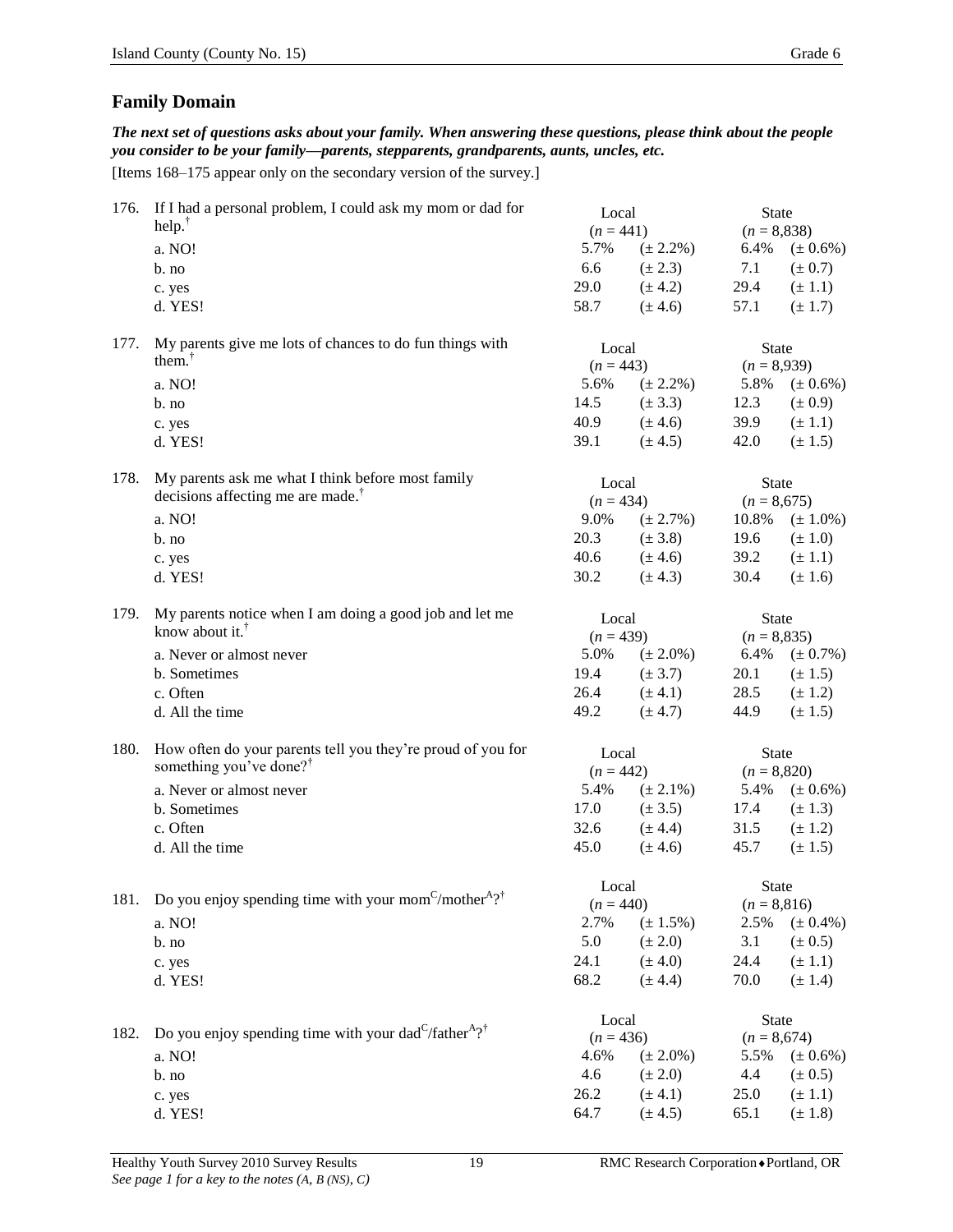[Items 183–185 appear only on the secondary version of the survey.]

### **School Domain**

| 186. | Putting them all together, what were your grades like last  | Local       |               | <b>State</b>   |                 |  |
|------|-------------------------------------------------------------|-------------|---------------|----------------|-----------------|--|
|      | year?                                                       | $(n = 482)$ |               | $(n = 11,056)$ |                 |  |
|      | a. Mostly As                                                | 45.6%       | $(\pm 4.4\%)$ | 41.8%          | $(\pm 2.7\%)$   |  |
|      | b. Mostly Bs                                                | 36.1        | $(\pm 4.3)$   | 41.0           | $(\pm 1.8)$     |  |
|      | c. Mostly Cs                                                | 13.5        | $(\pm 3.1)$   | 13.1           | $(\pm 1.2)$     |  |
|      | d. Mostly Ds                                                | 3.1         | $(\pm 1.5)$   | 2.7            | $(\pm 0.4)$     |  |
|      | e. Mostly Fs                                                | 1.7         | $(\pm 1.1)$   | 1.5            | $(\pm 0.4)$     |  |
| 187. | Are your school grades better than the grades of most       | Local       |               | <b>State</b>   |                 |  |
|      | students in your class?                                     |             | $(n = 488)$   |                | $(n = 11,059)$  |  |
|      | a. NO!                                                      | 4.9%        | $(\pm 1.9\%)$ | 5.9%           | $(\pm 0.7\%)$   |  |
|      | $b$ . no                                                    | 29.7        | $(\pm 4.1)$   | 31.7           | $(\pm 1.3)$     |  |
|      | c. yes                                                      | 51.8        | $(\pm 4.4)$   | 50.1           | $(\pm 1.6)$     |  |
|      | d. YES!                                                     | 13.5        | $(\pm 3.0)$   | 12.3           | $(\pm 0.8)$     |  |
| 188. | How often do you feel the schoolwork you are assigned is    | Local       |               | <b>State</b>   |                 |  |
|      | meaningful and important?                                   | $(n = 503)$ |               | $(n = 11,308)$ |                 |  |
|      | a. Almost always                                            | 31.2%       | $(\pm 4.1\%)$ | 32.4%          | $(\pm 1.4\%)$   |  |
|      | b. Often                                                    | 26.8        | $(\pm 3.9)$   | 27.0           | $(\pm 1.1)$     |  |
|      | c. Sometimes                                                | 28.2        | $(\pm 3.9)$   | 27.7           | $(\pm 1.1)$     |  |
|      | d. Seldom                                                   | 8.2         | $(\pm 2.4)$   | 8.2            | $(\pm 0.6)$     |  |
|      | e. Never                                                    | 5.6         | $(\pm 2.0)$   | 4.7            | $(\pm 0.5)$     |  |
|      |                                                             | Local       |               | <b>State</b>   |                 |  |
| 189. | How interesting are most of your courses to you?            | $(n = 504)$ |               | $(n = 11,067)$ |                 |  |
|      | a. Very interesting and stimulating                         | 18.1%       | $(\pm 3.4\%)$ | 16.8%          | $(\pm 1.4\%)$   |  |
|      | b. Quite interesting                                        | 37.7        | $(\pm 4.2)$   | 36.0           | $(\pm 1.3)$     |  |
|      | c. Fairly interesting                                       | 29.8        | $(\pm 4.0)$   | 31.7           | $(\pm 1.3)$     |  |
|      | d. Slightly dull                                            | 10.3        | $(\pm 2.6)$   | 10.6           | $(\pm 0.8)$     |  |
|      | e. Very dull                                                | 4.2         | $(\pm 1.7)$   | 4.9            | $(\pm 0.5)$     |  |
| 190. | How important do you think the things you are learning in   | Local       |               | <b>State</b>   |                 |  |
|      | school are going to be for you later in life?               | $(n = 503)$ |               | $(n = 11,339)$ |                 |  |
|      | a. Very important                                           | 52.3%       | $(\pm 4.4\%)$ | 56.6%          | $(\pm 2.0\%)$   |  |
|      | b. Quite important                                          | 27.6        | $(\pm 3.9)$   | 25.8           | $(\pm 1.1)$     |  |
|      | c. Fairly important                                         | 13.3        | $(\pm 3.0)$   | 11.4           | $(\pm 0.9)$     |  |
|      | d. Slightly important                                       | 5.6         | $(\pm 2.0)$   | 4.6            | $(\pm 0.5)$     |  |
|      | e. Not at all important                                     | 1.2         | $(\pm 0.9)$   | 1.7            | $(\pm 0.3)$     |  |
|      | Think back over the past year in school. How often did you: |             |               |                |                 |  |
|      |                                                             | Local       |               | <b>State</b>   |                 |  |
| 191. | Enjoy being in school?                                      | $(n = 511)$ |               |                | $(n = 11, 511)$ |  |
|      | a. Never                                                    | 6.3%        | $(\pm 2.1\%)$ | 6.8%           | $(\pm 0.6\%)$   |  |
|      | b. Seldom                                                   | 6.9         | $(\pm 2.2)$   | 5.3            | $(\pm 0.4)$     |  |
|      | c. Sometimes                                                | 31.1        | $(\pm 4.0)$   | 30.9           | $(\pm 1.3)$     |  |
|      | d. Often                                                    | 22.9        | $(\pm 3.6)$   | 24.6           | $(\pm 1.2)$     |  |
|      | e. Almost always                                            | 32.9        | $(\pm 4.1)$   | 32.5           | $(\pm 1.4)$     |  |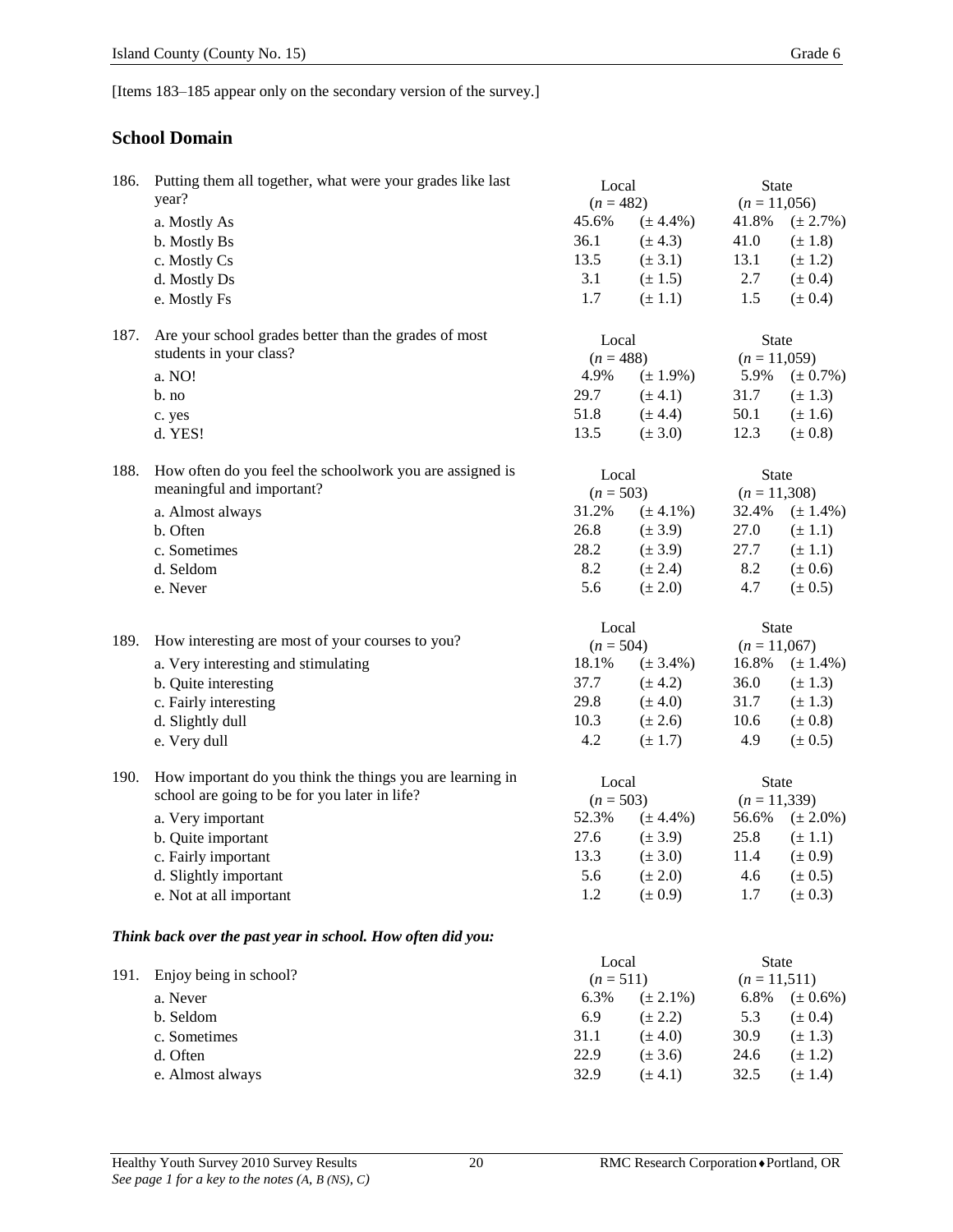|      |                                                                     | Local                |               | <b>State</b>            |               |
|------|---------------------------------------------------------------------|----------------------|---------------|-------------------------|---------------|
| 192. | Hate being in school?                                               | $(n = 509)$          |               | $(n = 11,424)$          |               |
|      | a. Never                                                            | 19.8%                | $(\pm 3.5\%)$ | 24.3%                   | $(\pm 1.1\%)$ |
|      | b. Seldom                                                           | 24.6                 | $(\pm 3.7)$   | 23.8                    | $(\pm 1.7)$   |
|      | c. Sometimes                                                        | 39.7                 | $(\pm 4.3)$   | 37.1                    | $(\pm 1.4)$   |
|      | d. Often                                                            | 8.6                  | $(\pm 2.5)$   | 7.8                     | $(\pm 0.6)$   |
|      | e. Almost always                                                    | 7.3                  | $(\pm 2.3)$   | 7.0                     | $(\pm 0.6)$   |
|      |                                                                     | Local                |               | State                   |               |
| 193. | Try to do your best work in school?                                 | $(n = 507)$          |               | $(n = 11,384)$          |               |
|      | a. Never                                                            | 0.6%                 | $(\pm 0.7\%)$ | 1.7%                    | $(\pm 0.3\%)$ |
|      | b. Seldom                                                           | 1.8                  | $(\pm 1.2)$   | 1.1                     | $(\pm 0.2)$   |
|      | c. Sometimes                                                        | 7.1                  | $(\pm 2.2)$   | 6.2                     | $(\pm 0.8)$   |
|      | d. Often                                                            | 15.6                 | $(\pm 3.2)$   | 18.1                    | $(\pm 0.9)$   |
|      | e. Almost always                                                    | 75.0                 | $(\pm 3.8)$   | 72.9                    | $(\pm 1.5)$   |
| 194. | During the LAST 4 WEEKS, how many whole days of                     |                      |               |                         |               |
|      | school have you missed because you skipped or "cut"?                | Local<br>$(n = 509)$ |               | State<br>$(n = 11,437)$ |               |
|      | a. None                                                             | 82.7%                | $(\pm 3.3\%)$ | 82.6%                   | $(\pm 1.1\%)$ |
|      | b.1                                                                 | 9.0                  | $(\pm 2.5)$   | 8.4                     | $(\pm 0.5)$   |
|      | c.2                                                                 | 3.0                  | $(\pm 1.5)$   | 3.7                     | $(\pm 0.4)$   |
|      | d.3                                                                 | 2.2                  | $(\pm 1.3)$   | 2.2                     | $(\pm 0.4)$   |
|      | e. 4–5                                                              | 1.8                  | $(\pm 1.1)$   | 1.8                     | $(\pm 0.3)$   |
|      | f. $6-10$                                                           | 1.2                  | $(\pm 0.9)$   | 0.7                     | $(\pm 0.1)$   |
|      | g. 11 or more                                                       | 0.2                  | $(\pm 0.4)$   | 0.6                     | $(\pm 0.1)$   |
|      |                                                                     |                      |               |                         |               |
|      | [Items 195–199 appear only on the secondary version of the survey.] |                      |               |                         |               |
| 200. | My teacher(s) notices when I am doing a good job and lets           | Local                |               | State                   |               |
|      | me know about it.                                                   | $(n = 505)$          |               | $(n = 11,365)$          |               |
|      | a. NO!                                                              | 5.9%                 | $(\pm 2.1\%)$ | 6.5%                    | $(\pm 0.6\%)$ |
|      | $b$ . no                                                            | 19.0                 | $(\pm 3.4)$   | 17.0                    | $(\pm 1.0)$   |
|      | c. yes                                                              | 53.7                 | $(\pm 4.4)$   | 52.5                    | $(\pm 1.1)$   |
|      | d. YES!                                                             | 21.4                 | $(\pm 3.6)$   | 24.0                    | $(\pm 1.2)$   |
| 201. | The school lets my parents know when I have done                    | Local                |               | <b>State</b>            |               |
|      | something well.                                                     | $(n = 503)$          |               | $(n = 11,248)$          |               |
|      | a. NO!                                                              | 15.9%                | $(\pm 3.2\%)$ | 15.6%                   | $(\pm 0.8\%)$ |
|      | b. no                                                               | 34.8                 | $(\pm 4.2)$   | 34.7                    | $(\pm 1.3)$   |
|      | c. yes                                                              | 37.6                 | $(\pm 4.2)$   | 35.1                    | $(\pm 1.2)$   |
|      | d. YES!                                                             | 11.7                 | $(\pm 2.8)$   | 14.7                    | $(\pm 0.8)$   |
|      |                                                                     | Local                |               | State                   |               |
| 202. | I feel safe at my school.                                           | $(n = 507)$          |               | $(n = 11,356)$          |               |
|      | a. NO! $^{A,C}$ / Definitely NOT true <sup>B</sup>                  | 3.8%                 | $(\pm 1.6\%)$ | 4.1%                    | $(\pm 0.5\%)$ |
|      | b. no <sup>A,C</sup> / Mostly not true <sup>B</sup>                 | 9.5                  | $(\pm 2.5)$   | 9.1                     | $(\pm 0.8)$   |
|      | c. $yes^{A,C}$ / Mostly true <sup>B</sup>                           | 45.8                 | $(\pm 4.3)$   | 46.6                    | $(\pm 1.5)$   |
|      | d. YES! $A,C$ / Definitely true <sup>B</sup>                        | 41.0                 | $(\pm 4.3)$   | 40.2                    | $(\pm 2.1)$   |
|      |                                                                     | Local                |               | State                   |               |
| 203. | My teachers praise me when I work hard in school.                   | $(n = 495)$          |               | $(n = 11,035)$          |               |
|      | a. NO!                                                              | 13.5%                | $(\pm 3.0\%)$ | 12.4%                   | $(\pm 0.8\%)$ |
|      | b. no                                                               | 35.0                 | $(\pm 4.2)$   | 29.6                    | $(\pm 1.3)$   |
|      | c. yes                                                              | 41.0                 | $(\pm 4.3)$   | 44.0                    | $(\pm 1.3)$   |
|      | d. YES!                                                             | 10.5                 | $(\pm 2.7)$   | 14.0                    | $(\pm 0.9)$   |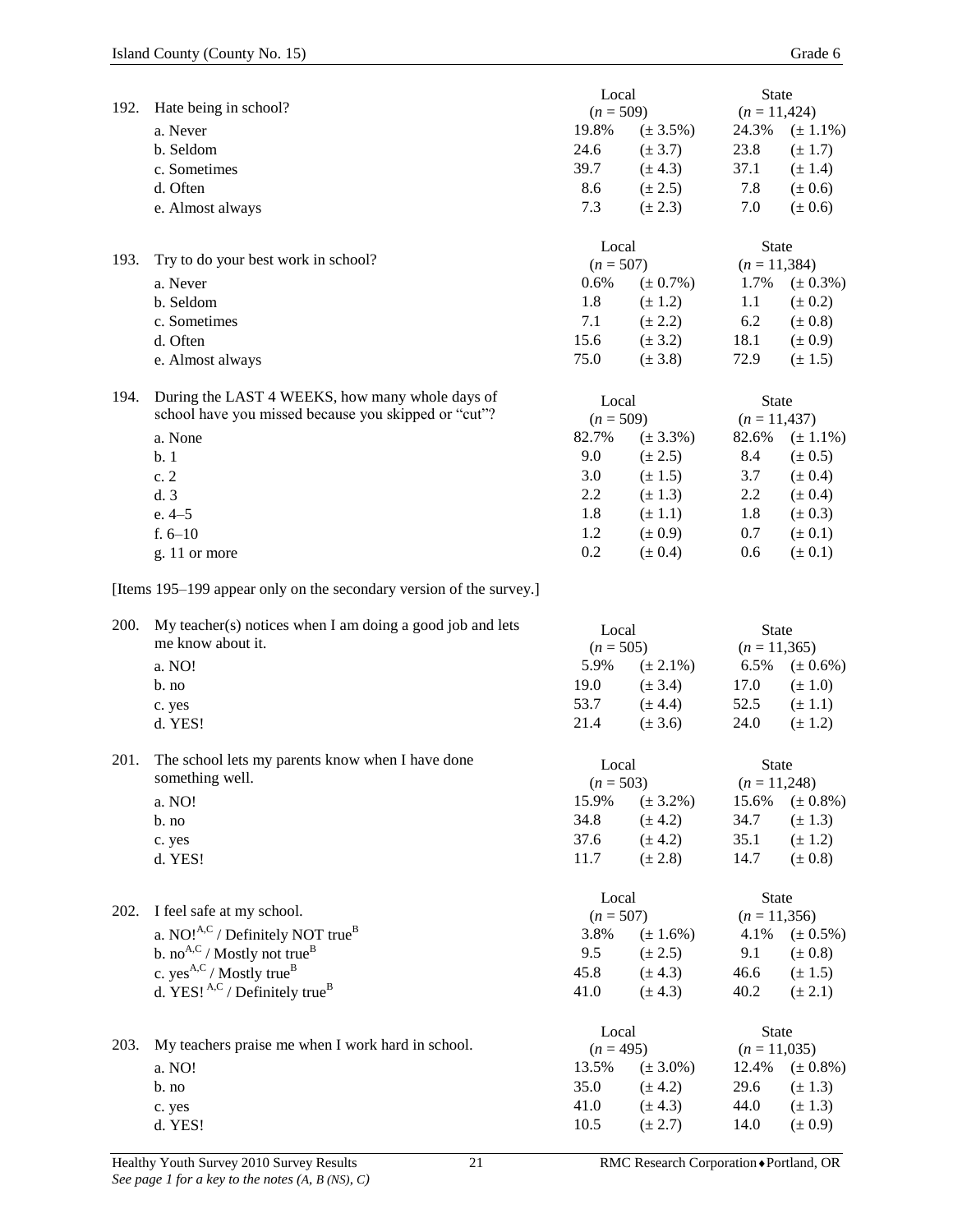### **Peer and Individual Domain**

#### *How much do you think people risk harming themselves if they:*

|      |                                                                     | Local       |               | <b>State</b>                   |               |
|------|---------------------------------------------------------------------|-------------|---------------|--------------------------------|---------------|
| 204. | Smoke one or more packs of cigarettes per day?                      | $(n = 467)$ |               | $(n = 10, 575)$                |               |
|      | a. No risk                                                          | 5.8%        | $(\pm 2.1\%)$ | 8.7%                           | $(\pm 1.2\%)$ |
|      | b. Slight risk                                                      | 3.2         | $(\pm 1.6)$   | 4.5                            | $(\pm 0.4)$   |
|      | c. Moderate risk                                                    | 14.8        | $(\pm 3.2)$   | 13.4                           | $(\pm 0.7)$   |
|      | d. Great risk                                                       | 65.1        | $(\pm 4.3)$   | 61.3                           | $(\pm 2.4)$   |
|      | e. Not sure                                                         | 11.1        | $(\pm 2.9)$   | 12.2                           | $(\pm 1.3)$   |
|      |                                                                     |             |               |                                |               |
|      |                                                                     | Local       |               | <b>State</b>                   |               |
| 205. | Try marijuana once or twice?                                        | $(n = 463)$ |               | $(n = 10,520)$                 |               |
|      | a. No risk                                                          | 9.7%        | $(\pm 2.7\%)$ | 13.5%                          | $(\pm 1.6\%)$ |
|      | b. Slight risk                                                      | 17.1        | $(\pm 3.4)$   | 16.2                           | $(\pm 0.9)$   |
|      | c. Moderate risk                                                    | 24.6        | $(\pm 3.9)$   | 22.2                           | $(\pm 1.3)$   |
|      | d. Great risk                                                       | 36.1        | $(\pm 4.4)$   | 34.7                           | $(\pm 1.6)$   |
|      | e. Not sure                                                         | 12.5        | $(\pm 3.0)$   | 13.4                           | $(\pm 1.0)$   |
|      |                                                                     |             |               |                                |               |
|      |                                                                     | Local       |               | <b>State</b>                   |               |
| 206. | Smoke marijuana regularly (at least once or twice a week)?          | $(n = 460)$ |               | $(n = 10,479)$                 |               |
|      | a. No risk                                                          | 7.0%        | $(\pm 2.3\%)$ | 12.2%                          | $(\pm 1.6\%)$ |
|      | b. Slight risk                                                      | 7.6         | $(\pm 2.4)$   | 8.2                            | $(\pm 0.6)$   |
|      | c. Moderate risk                                                    | 19.4        | $(\pm 3.6)$   | 17.4                           | $(\pm 0.7)$   |
|      |                                                                     | 53.7        |               |                                |               |
|      | d. Great risk                                                       |             | $(\pm 4.5)$   | 49.5                           | $(\pm 2.8)$   |
|      | e. Not sure                                                         | 12.4        | $(\pm 3.0)$   | 12.8                           | $(\pm 1.0)$   |
| 207. | Take one or two drinks of an alcoholic beverage (wine, beer,        | Local       |               |                                |               |
|      | a shot, liquor) nearly every day?                                   | $(n = 461)$ |               | <b>State</b><br>$(n = 10,494)$ |               |
|      | a. No risk                                                          | 11.3%       | $(\pm 2.9\%)$ | 15.3%                          |               |
|      |                                                                     | 18.9        |               |                                | $(\pm 1.4\%)$ |
|      | b. Slight risk                                                      |             | $(\pm 3.6)$   | 18.3                           | $(\pm 0.8)$   |
|      | c. Moderate risk                                                    | 27.8        | $(\pm 4.1)$   | 23.9                           | $(\pm 1.2)$   |
|      | d. Great risk                                                       | 32.5        | $(\pm 4.3)$   | 30.8                           | $(\pm 1.5)$   |
|      | e. Not sure                                                         | 9.5         | $(\pm 2.7)$   | 11.7                           | $(\pm 0.8)$   |
|      | [Item 208 appears only on the secondary version of the survey.]     |             |               |                                |               |
|      |                                                                     |             |               |                                |               |
| 209. | Have you ever, even once in your lifetime smoked                    | Local       |               | <b>State</b>                   |               |
|      | marijuana?                                                          | $(n = 487)$ |               | $(n = 10,982)$                 |               |
|      | a. Yes                                                              | 1.2%        | $(\pm 1.0\%)$ | 3.9%                           | $(\pm 0.6\%)$ |
|      | b. No                                                               | 98.8        | $(\pm 1.0)$   | 96.1                           | $(\pm 0.6)$   |
|      |                                                                     |             |               |                                |               |
|      | [Items 210–211 appear only on the secondary version of the survey.] |             |               |                                |               |
| 212. | Have you ever, even once in your lifetime had more than a           |             |               |                                |               |
|      | sip or two of beer, wine, or hard liquor (for example, vodka,       |             |               | <b>State</b>                   |               |
|      | whiskey, or gin)?                                                   | Local       |               |                                |               |
|      |                                                                     | $(n = 490)$ |               | $(n = 10,970)$                 |               |
|      | a. Yes                                                              | 26.5%       | $(\pm 3.9\%)$ | 26.3%                          | $(\pm 1.2\%)$ |
|      | b. No                                                               | 73.5        | $(\pm 3.9)$   | 73.7                           | $(\pm 1.2)$   |

[Items 213–217 appear only on the secondary version of the survey.]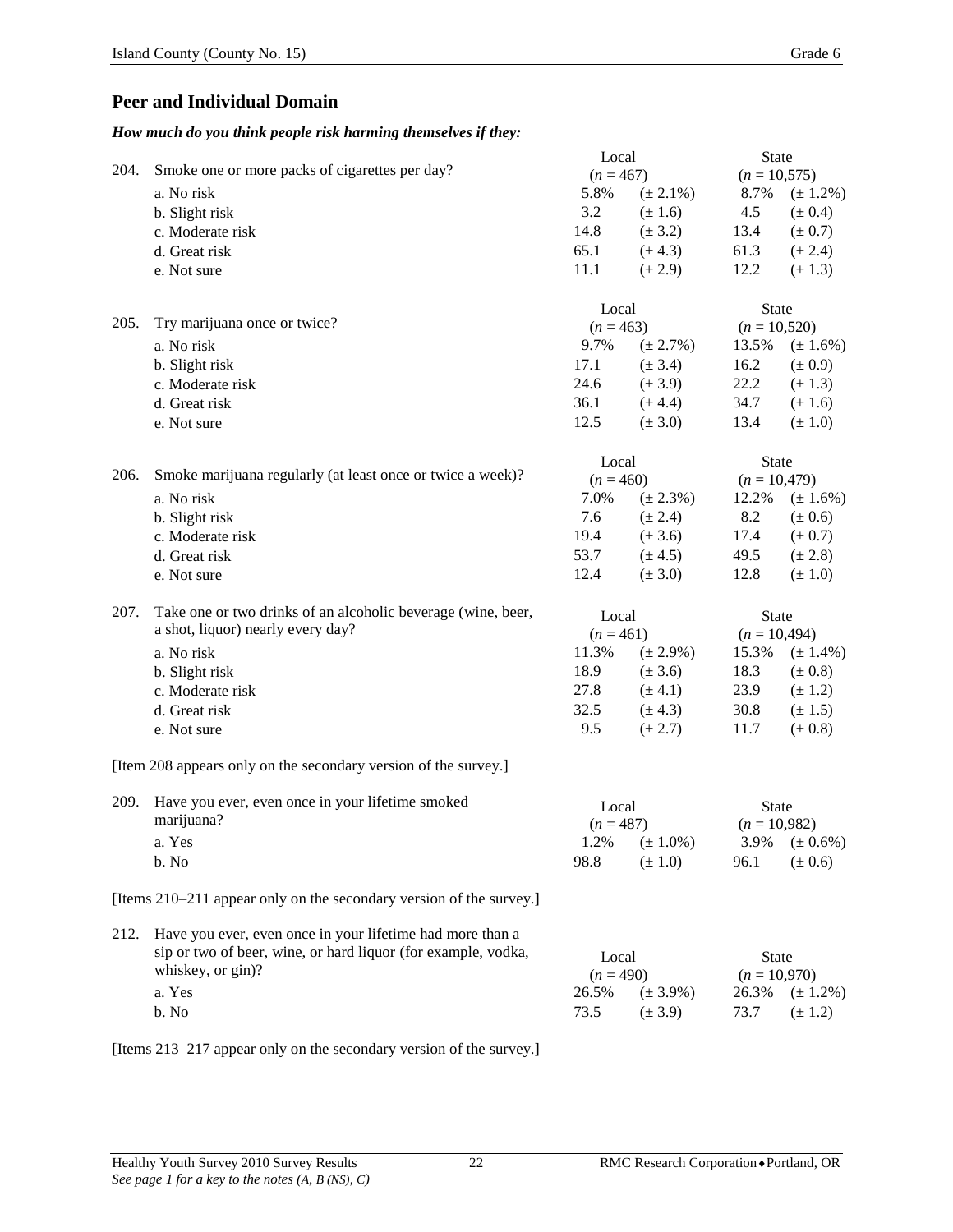#### *How wrong do you think it is for someone your age to:*

| 218. | Drink beer, wine, or hard liquor (for example, vodka,    | Local       |               | <b>State</b>   |                |  |
|------|----------------------------------------------------------|-------------|---------------|----------------|----------------|--|
|      | whiskey, or gin) regularly?                              | $(n = 463)$ |               | $(n = 10,494)$ |                |  |
|      | a. Very wrong                                            | 87.5%       | $(\pm 3.0\%)$ | 83.4%          | $(\pm 1.2\%)$  |  |
|      | b. Wrong                                                 | 10.4        | $(\pm 2.8)$   | 11.3           | $(\pm 0.8)$    |  |
|      | c. A little bit wrong                                    | 1.3         | $(\pm 1.0)$   | 4.0            | $(\pm 0.5)$    |  |
|      | d. Not wrong at all                                      | 0.9         | $(\pm 0.8)$   | 1.3            | $(\pm 0.2)$    |  |
|      |                                                          | Local       |               | <b>State</b>   |                |  |
| 219. | Smoke cigarettes?                                        | $(n = 461)$ |               | $(n = 10,463)$ |                |  |
|      | a. Very wrong                                            | 89.2%       | $(\pm 2.8\%)$ | 87.1%          | $(\pm 1.2\%)$  |  |
|      | b. Wrong                                                 | 8.9         | $(\pm 2.6)$   | 9.6            | $(\pm 0.9)$    |  |
|      | c. A little bit wrong                                    | 1.5         | $(\pm 1.1)$   | 2.3            | $(\pm 0.4)$    |  |
|      | d. Not wrong at all                                      | 0.4         | $(\pm 0.6)$   | 1.0            | $(\pm 0.2)$    |  |
|      |                                                          | Local       |               | <b>State</b>   |                |  |
| 220. | Smoke marijuana?                                         | $(n = 461)$ |               |                | $(n = 10,429)$ |  |
|      | a. Very wrong                                            | 93.5%       | $(\pm 2.3\%)$ | 91.5%          | $(\pm 1.1\%)$  |  |
|      | b. Wrong                                                 | 4.6         | $(\pm 1.9)$   | 5.7            | $(\pm 0.7)$    |  |
|      | c. A little bit wrong                                    | 1.3         | $(\pm 1.0)$   | 1.8            | $(\pm 0.4)$    |  |
|      | d. Not wrong at all                                      | 0.7         | $(\pm 0.7)$   | 1.1            | $(\pm 0.3)$    |  |
|      |                                                          | Local       |               | <b>State</b>   |                |  |
| 221. | Use LSD, cocaine, amphetamines, or another illegal drug? | $(n = 461)$ |               | $(n = 10,424)$ |                |  |
|      | a. Very wrong                                            | 95.2%       | $(\pm 1.9\%)$ | 93.7%          | $(\pm 0.7\%)$  |  |
|      | b. Wrong                                                 | 3.5         | $(\pm 1.7)$   | 3.9            | $(\pm 0.5)$    |  |
|      | c. A little bit wrong                                    | 0.7         | $(\pm 0.7)$   | 1.0            | $(\pm 0.2)$    |  |
|      | d. Not wrong at all                                      | 0.7         | $(\pm 0.7)$   | 1.4            | $(\pm 0.2)$    |  |

[Items 222–249 appear only on the secondary version of the survey.]

#### *How many times in the past year (12 months) have you . . .*

| 250. | Participated in clubs, organizations or activities at school? | Local<br>$(n = 499)$ |               | <b>State</b><br>$(n = 11,209)$ |               |
|------|---------------------------------------------------------------|----------------------|---------------|--------------------------------|---------------|
|      | a. Never                                                      | 27.9%                | $(\pm 3.9\%)$ | 26.9%                          | $(\pm 1.9\%)$ |
|      | $b. 1$ or 2 times                                             | 30.3                 | $(\pm 4.0)$   | 30.5                           | $(\pm 0.9)$   |
|      | c. $3$ to $5$ times                                           | 18.6                 | $(\pm 3.4)$   | 17.5                           | $(\pm 0.9)$   |
|      | $d. 6$ to 9 times                                             | 6.2                  | $(\pm 2.1)$   | 8.6                            | $(\pm 0.5)$   |
|      | e. $10$ to $19$ times                                         | 6.8                  | $(\pm 2.2)$   | 5.9                            | $(\pm 0.5)$   |
|      | f. $20$ to $29$ times                                         | 2.2                  | $(\pm 1.3)$   | 2.8                            | $(\pm 0.3)$   |
|      | g. 30 to 39 times                                             | 1.0                  | $(\pm 0.9)$   | 1.7                            | $(\pm 0.2)$   |
|      | $h. 40+ times$                                                | 7.0                  | $(\pm 2.2)$   | 6.2                            | $(\pm 0.6)$   |
|      |                                                               | Local                |               | <b>State</b>                   |               |
| 251. | Done extra work on your own for school?                       | $(n=498)$            |               | $(n=11,162)$                   |               |
|      | a. Never                                                      | 29.7%                | $(\pm 4.0\%)$ | 25.2%                          | $(\pm 1.4\%)$ |
|      | $b. 1$ or 2 times                                             | 28.7                 | $(\pm 4.0)$   | 31.8                           | $(\pm 0.9)$   |
|      | c. 3 to 5 times                                               | 15.3                 | $(\pm 3.2)$   | 16.9                           | $(\pm 0.8)$   |
|      | $d. 6$ to 9 times                                             | 11.0                 | $(\pm 2.7)$   | 10.4                           | $(\pm 0.6)$   |
|      | e. $10$ to $19$ times                                         | 7.2                  | $(\pm 2.3)$   | 6.7                            | $(\pm 0.6)$   |
|      | f. $20$ to $29$ times                                         | 3.4                  | $(\pm 1.6)$   | 3.1                            | $(\pm 0.3)$   |
|      | g. $30$ to $39$ times                                         | 1.2                  | $(\pm 1.0)$   | 1.7                            | $(\pm 0.3)$   |
|      | $h.40+ times$                                                 | 3.4                  | $(\pm 1.6)$   | 4.2                            | $(\pm 0.5)$   |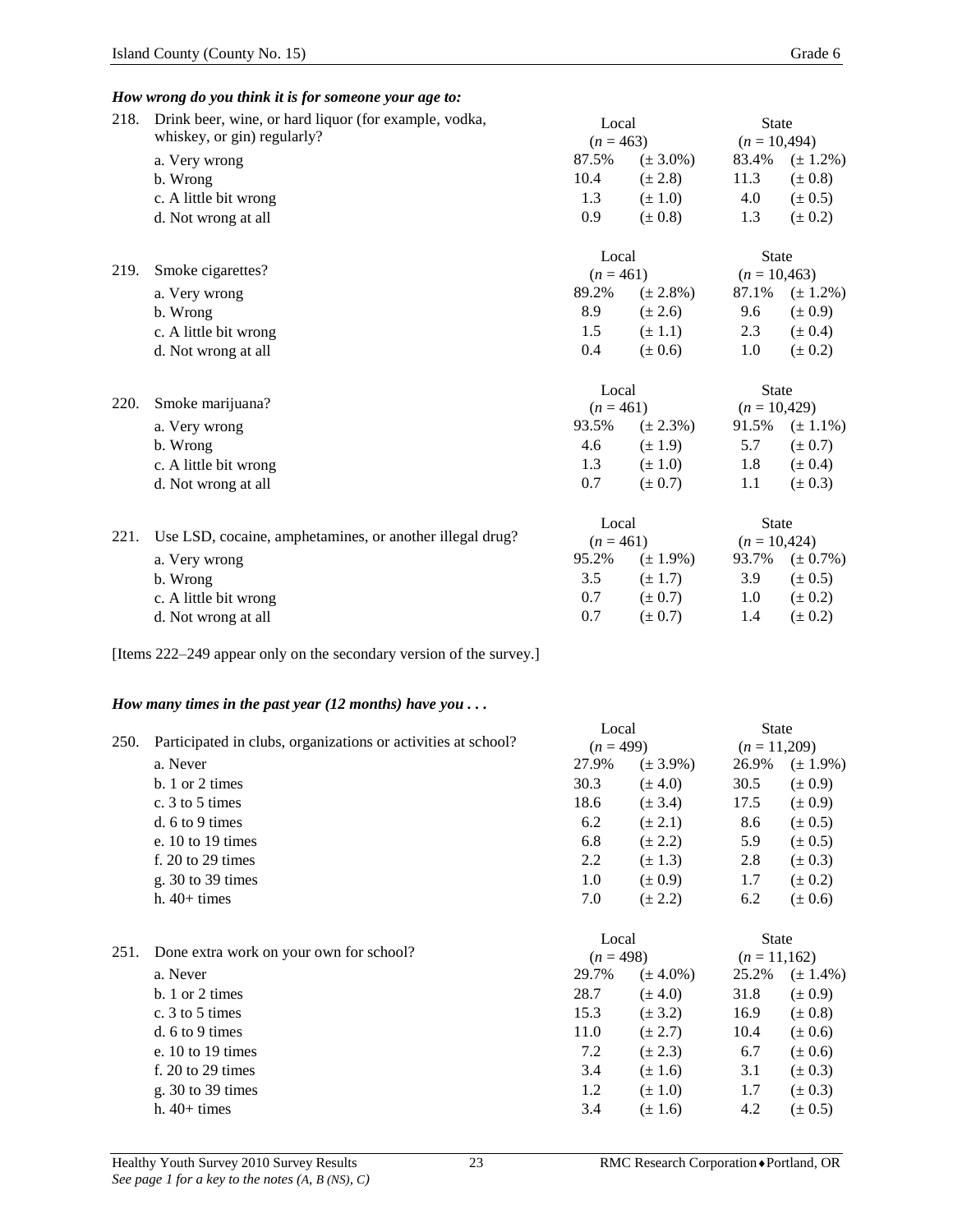|      | Volunteered to do community service? | Local |               | <b>State</b> |               |
|------|--------------------------------------|-------|---------------|--------------|---------------|
| 252. |                                      |       | $(n=488)$     |              | $(n=11,077)$  |
|      | a. Never                             | 53.3% | $(\pm 4.4\%)$ | 54.5%        | $(\pm 2.4\%)$ |
|      | $h. 1$ or 2 times                    | 21.7  | $(\pm 3.7)$   | 22.9         | $(\pm 1.1)$   |
|      | c. $3$ to $5$ times                  | 10.7  | $(\pm 2.7)$   | 9.6          | $(\pm 0.8)$   |
|      | d. $6$ to 9 times                    | 4.9   | $(\pm 1.9)$   | 5.1          | $(\pm 0.5)$   |
|      | e. $10 \text{ to } 19 \text{ times}$ | 3.5   | $(\pm 1.6)$   | 3.1          | $(\pm 0.4)$   |
|      | f. $20$ to $29$ times                | 1.2   | $(\pm 1.0)$   | 1.5          | $(\pm 0.3)$   |
|      | g. $30$ to $39$ times                | 0.6   | $(\pm 0.7)$   | 0.8          | $(\pm 0.2)$   |
|      | $h.40+ \text{times}$                 | 4.1   | $(\pm 1.8)$   | 2.5          | $(\pm 0.4)$   |

[Items 253–256 appear only on the secondary version of the survey.]